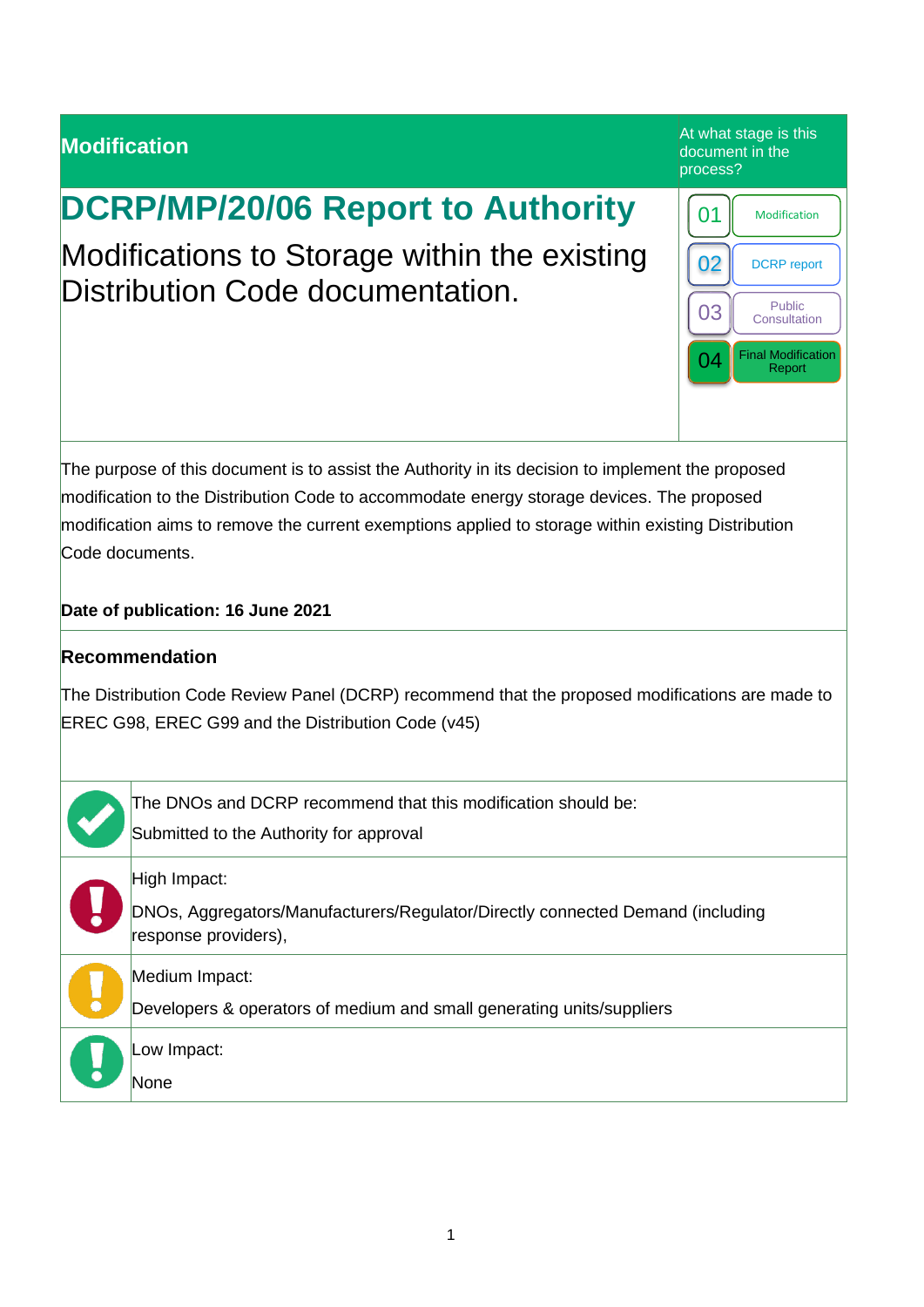| <b>Contents</b>                                                  |                  | <b>Any questions?</b> |                                                           |
|------------------------------------------------------------------|------------------|-----------------------|-----------------------------------------------------------|
| <b>Purpose of the Modification</b>                               |                  | 3                     | Contact:<br><b>Mark Dunk</b>                              |
| <b>Details of the Proposal</b>                                   |                  | 3                     |                                                           |
| <b>Workgroup Activities</b>                                      |                  | 3                     | dcode@energynetwo                                         |
| <b>Interaction with Stakeholders</b>                             |                  | 4                     | rks.org                                                   |
| 4<br><b>Responses to the Consultation</b>                        |                  |                       | 020 7706 5105                                             |
| <b>Impacts on Total System and the DNOs' Systems</b><br>5        |                  |                       | <b>Proposer: Distribution</b><br><b>Network Licensees</b> |
| <b>Impacts on the Users of DNOs' Systems</b>                     |                  | 5                     |                                                           |
| 5<br><b>Assessment against Distribution Code Objectives</b>      |                  |                       |                                                           |
| <b>Impact on other Industry documents</b>                        |                  | 6                     | www.dcode@energy<br>networks.org                          |
| <b>Environmental Impact Assessment</b>                           |                  | 6                     |                                                           |
| <b>Distribution Code Review Panel Recommendation</b>             |                  | 6                     | 020 7706 5105                                             |
| <b>Recommendation</b>                                            |                  | 6                     |                                                           |
| <b>Appendices</b>                                                |                  | 6                     |                                                           |
| <b>Details of Proposed Changes</b>                               |                  | 7                     |                                                           |
|                                                                  |                  |                       |                                                           |
| <b>Timetable</b>                                                 |                  |                       |                                                           |
|                                                                  |                  |                       |                                                           |
|                                                                  |                  |                       |                                                           |
| Workgroup Report presented to Panel                              | 03 December 2020 |                       |                                                           |
| Draft Modification Report issued for<br>consultation             | 12 December 2020 |                       |                                                           |
| <b>Consultation Closed</b>                                       | 12 February 2021 |                       |                                                           |
| Final Modification Report available for Panel                    | 26 April 2021    |                       |                                                           |
| <b>Revised Final Modification Report post</b><br>Ofgem send back | 16 June 2021     |                       |                                                           |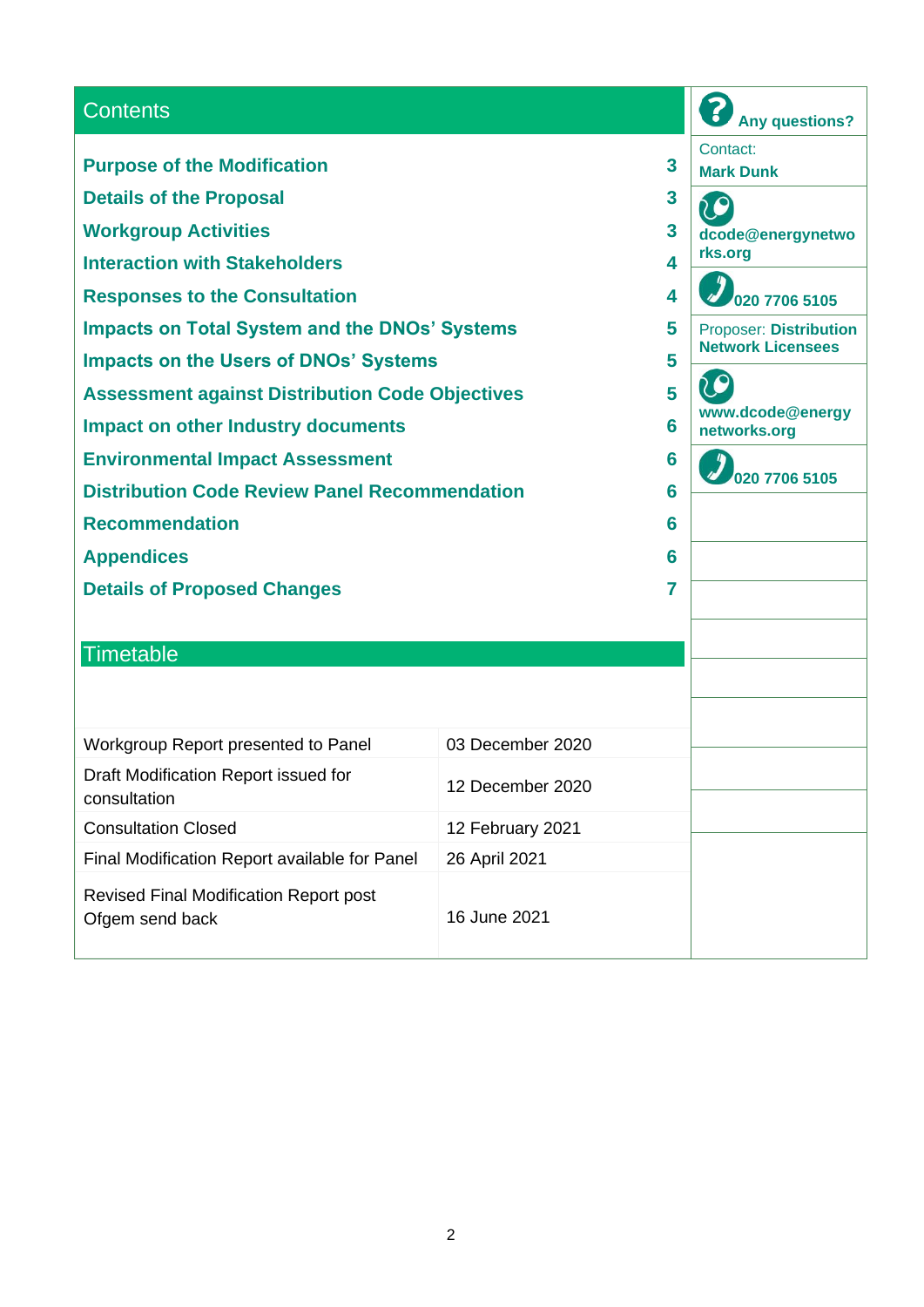### **Purpose of the Modification**

Ofgem approved the implementation of the EU Network Code "Requirements for Generators" (RfG) on 15 May 2018 (with compliance required from 27 April 2019). The implementation consisted of parallel changes to the Grid and Distribution Codes, and the introduction of ERECs G98 and G99.

Given the novelty of some of the requirements in EREC G98 and EREC G99 there has been an ongoing review with stakeholders of both the underlying requirements and their expression in the drafting of EREC G98 and EREC G99, namely the removal of the current exclusions relating to Storage in these documents.

### **Details of the Proposal**

Ofgem approved modifications to the Grid Code relating to storage devices on the transmission network (GC0096 – Energy Storage) on 20 May 2020. As a result of this decision the requirements for storage have been explicitly set out in the Grid Code documents. The DCRP has agreed that the Distribution Code and its associated documents, ie ERECs G98 and G99 should now be amended in line with these changes. A DCRP working group was convened to consider the changes in more detail.

In essence, as well as removing the exclusions for storage, the proposal introduces a requirement for storage to support the system on falling frequency. This is a proposal that NGESO introduced in the deliberations of GC0096 in 2016, but which was not taken forward at that time. NGESO also led the work in the European Stakeholder Committee Expert Group (ESC EG) charged with introducing storage to the Requirements for Generators European Network Code. The ESC EG's report recommends that NGESO's proposed falling frequency characteristic should be included in the revised RfG

Following liaison with NGESO, the workgroup included the NGESO GC0096 initial proposal for the falling frequency characteristic in its recommendations. Grid Code modification GC0148 is now underway and NGESO have formally reintroduced the same falling frequency characteristic into their proposal. In line with all the common technical requirements, the DNOs will ensure that the requirements in the Distribution Code, G98 and G99 are, and remain, harmonized with those in the Grid Code to the extent possible. In this particular case the DNOs and the Workgroup anticipate that the GC0148 work will result in an additional new characteristic defining how storage devices respond to frequency as the frequency recovers and rises again following a downward excursion. It is DNOs intention to then raise another Distribution Code modification to incorporate this recovery characteristic.

### **Workgroup Activities**

The workgroup met five times between July 2020 and March 2021. The workgroup included representatives from storage manufacturers, trade bodies and DNOs. A list of workgroup members is included in Appendix 6.

Given the simple nature of the existing storage exclusions in G98 and G99, the significant part of the Workgroup's discussion centred on the inclusion of the falling frequency characteristic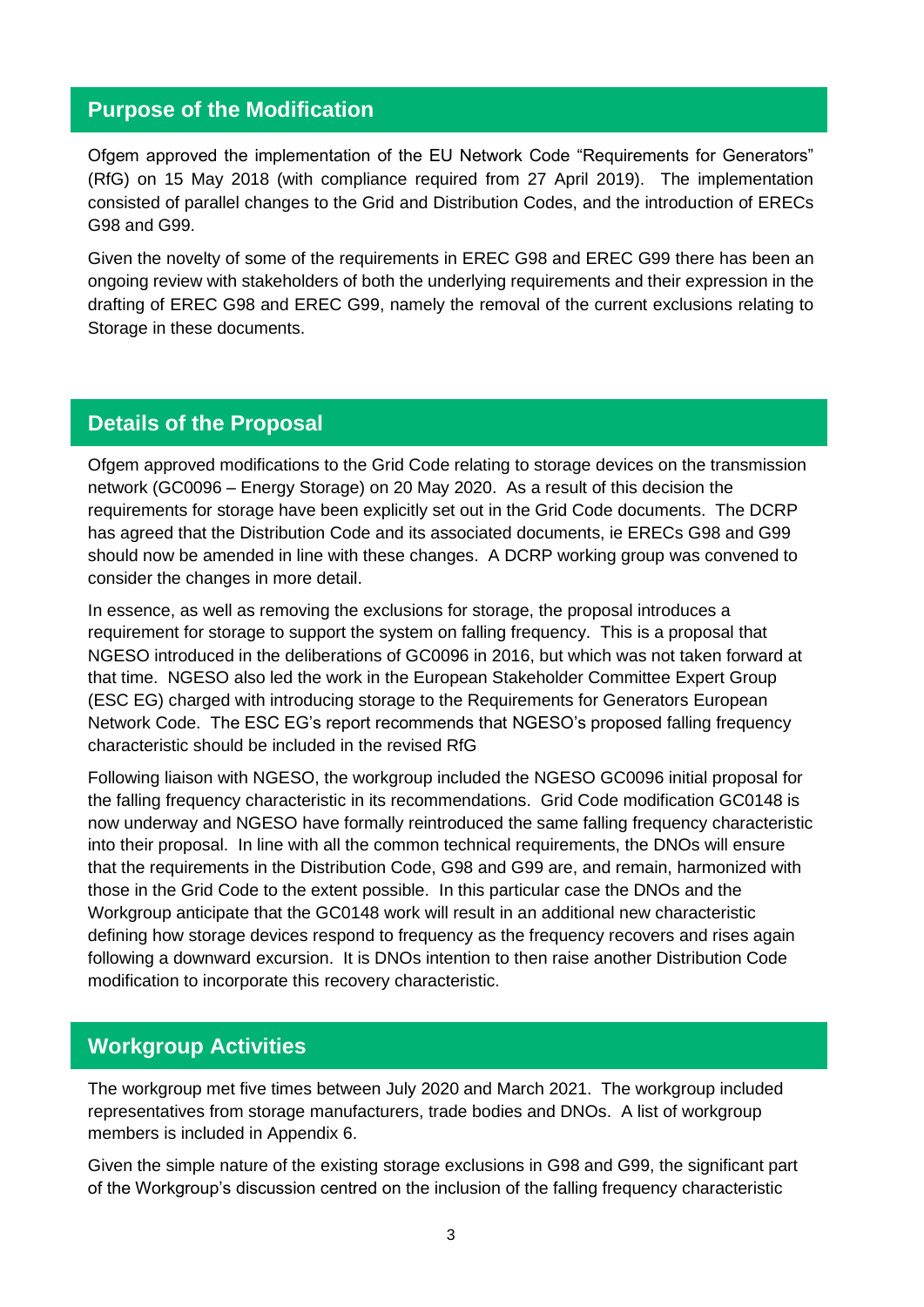and also making sure the approach accommodated electric vehicles appropriately in the proposed drafting. The workgroup also considered when the requirements should be introduced, ie how to give manufacturers appropriate lead time to implement the requirements and bring to market in advance of the requirements becoming mandatory.

In discussing the responses to the consultation, it was noted that NGESO had realised that NGESO's current proposals for the falling frequency characteristic only deal with falling frequency, and do not cover frequency recovery. Accordingly the WG recommended that the partial requirement on falling frequency be included, but made non-mandatory for the time being. This will help manufacturers to be aware of the future requirements, and can be made mandatory when the equivalent work is brought to a conclusion in GC0148.

### **Interaction with Stakeholders**

The output from the workgroup was briefed to the ENA's Distributed Energy Resources Technical Forum (which also includes some manufacturers and trade associations) on 15 December and on 02 February 2021.

The workgroup's thinking was also briefed by the ENA on 01 December 2020 specifically to the Society of Motor Manufacturers and Traders on behalf of all EV manufacturers.

The workgroup also noted the engagement that the Agency for the Co-operation of Energy Regulators (ACER) and the European Network of Transmission System Operators for Electricity (ENTSO-e) had with Orgalim and Chargeurope as representatives of the EV industry in Europe in November and December 2020. This engagement was undertaken to ensure that European manufacturers of storage and EVs were familiar with the ESC EG's recommendations, which of course included the NGESO proposed falling frequency characteristic.

The membership of the ESG EG included the European Association for the Storage of Energy (EASE), who were very engaged and active in the EG's deliberations.

### **Responses to the Consultation**

Six responses were received, from National Grid ESO, Graviticity, Scottish Power Energy Networks, EDF, Northern Powergrid and Scottish Southern Electricity Enterprise. All six are generally supportive of the changes, with the main points from their responses summarised below.

National Grid ESO's response was broadly supportive, though raised the issue of device behaviour after a falling frequency event. The response noted that the draft requirement did not specify the behaviour of storage as frequency recovered. This was discussed by the working group who noted that Grid Code modification GC0148 will naturally be covering this aspect and it seemed therefore premature for EREC G98 and EREC G99 to try to foreshadow those discussions.

Graviticity responded with a focus on possible commercial implications of the frequency response requirements. The WG understood the concerns, but considered they were misplaced given the emergency nature of the response, and its expected very short duration and infrequency.

Scottish Power Energy Network's response was supportive and offered some editorial improvements to the forewords of EREC G98, and EREC G99 and also to sections 6.3.3, 13.2.3.3, 13.2.5.1, and 13.6.2.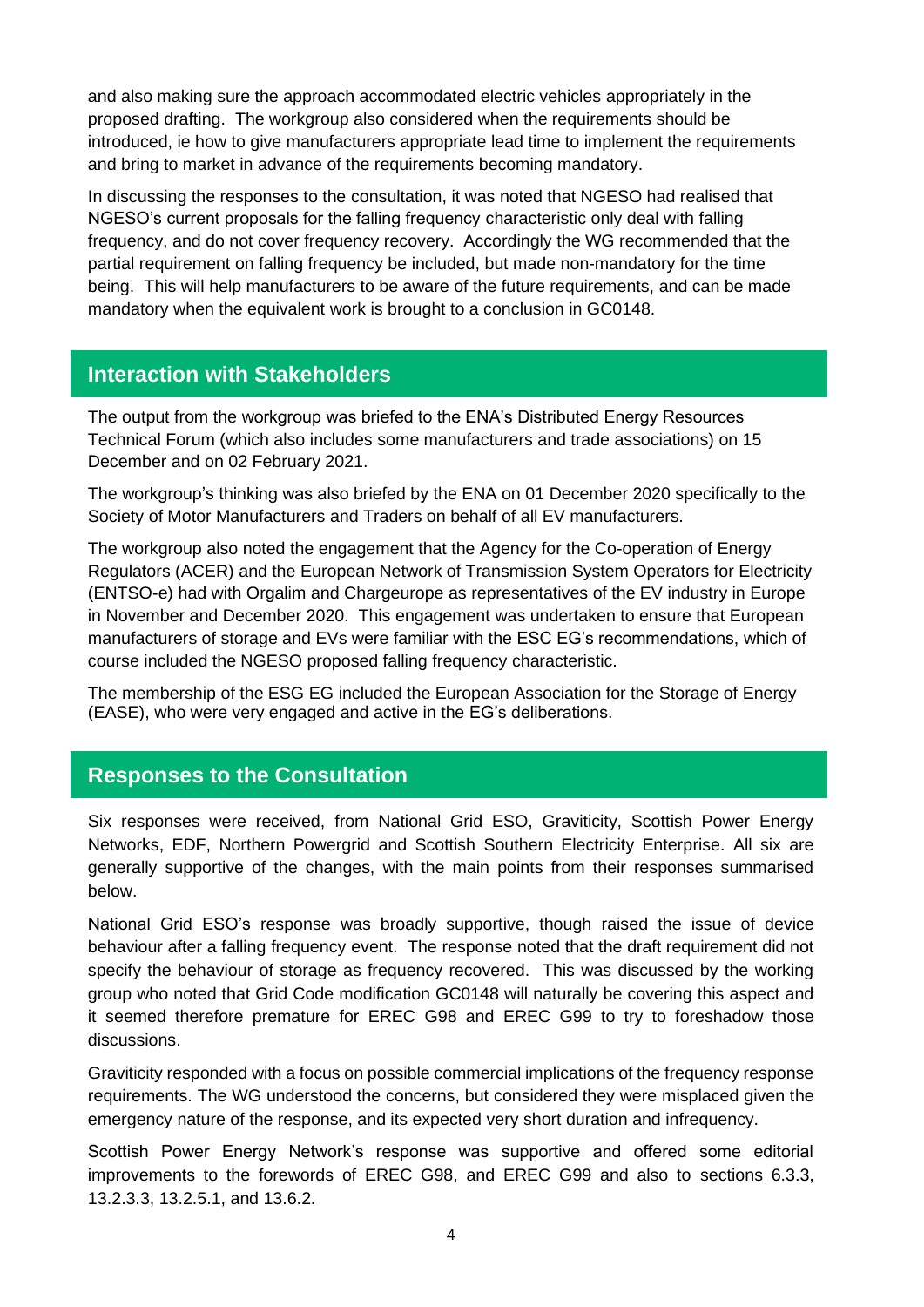EDF responded to the consultation in support noting it will provide consistency for developers and manufacturers in the provision of new plant, and will help to ensure that new storage plant can contribute to system operability, security and efficiency. They also stated it is appropriate to include mandatory cessation of active power import on falling frequency in line with those implemented in the Grid Code.

Northern Powergrid's response was supportive and included versions of EREC G98 and EREC G99 marked up with several editorial suggestions.

Scottish Southern Electricity Enterprise responded in broad support of the proposal, with the bulk of the response focusing on the proposed approach to vehicle to grid (V2G) and the clarity of the requirements for V2G owners. The WG recognise the challenge of explaining the scope of the requirements to all electric vehicle owners, ie not just V2G. To this end a new diagram will be added to the next version of the ENA Distributed Generation Guides to be a point of reference to aid interpretation.

### **Impacts on Total System and the DNOs' Systems**

There will be a beneficial impact on the Total System from the future support to falling frequency from distribution connected storage. There are no other effects on the Total System nor on DNOs' systems.

### **Impacts on the Users of DNOs' Systems**

Users with new energy storage devices will have to ensure that those devices are fully compliant with EREC G98 or EREC G99 as appropriate.

### **Assessment against Distribution Code Objectives**

*(i) To permit the development, maintenance and operation of an efficient, coordinated and economical system for the distribution of electricity.*

The proposal has a positive impact on this objective by aligning the characteristics of storage with other generation.

*(ii) To facilitate competition in the generation and supply of electricity.*

The proposal has a positive impact on this objective by aligning the characteristics of storage with other generation.

*(iii) Efficiently discharge the obligations imposed upon DNOs by the Distribution Licence and comply with the Regulation (where Regulation has the meaning defined in the Distribution Licence) and any relevant legally binding decision of the European Commission and/or Agency for the Co-operation of Energy Regulators.*

The proposal has a neutral impact on this objective.

*(iv) Promote efficiency in the implementation and administration of the Distribution Code.*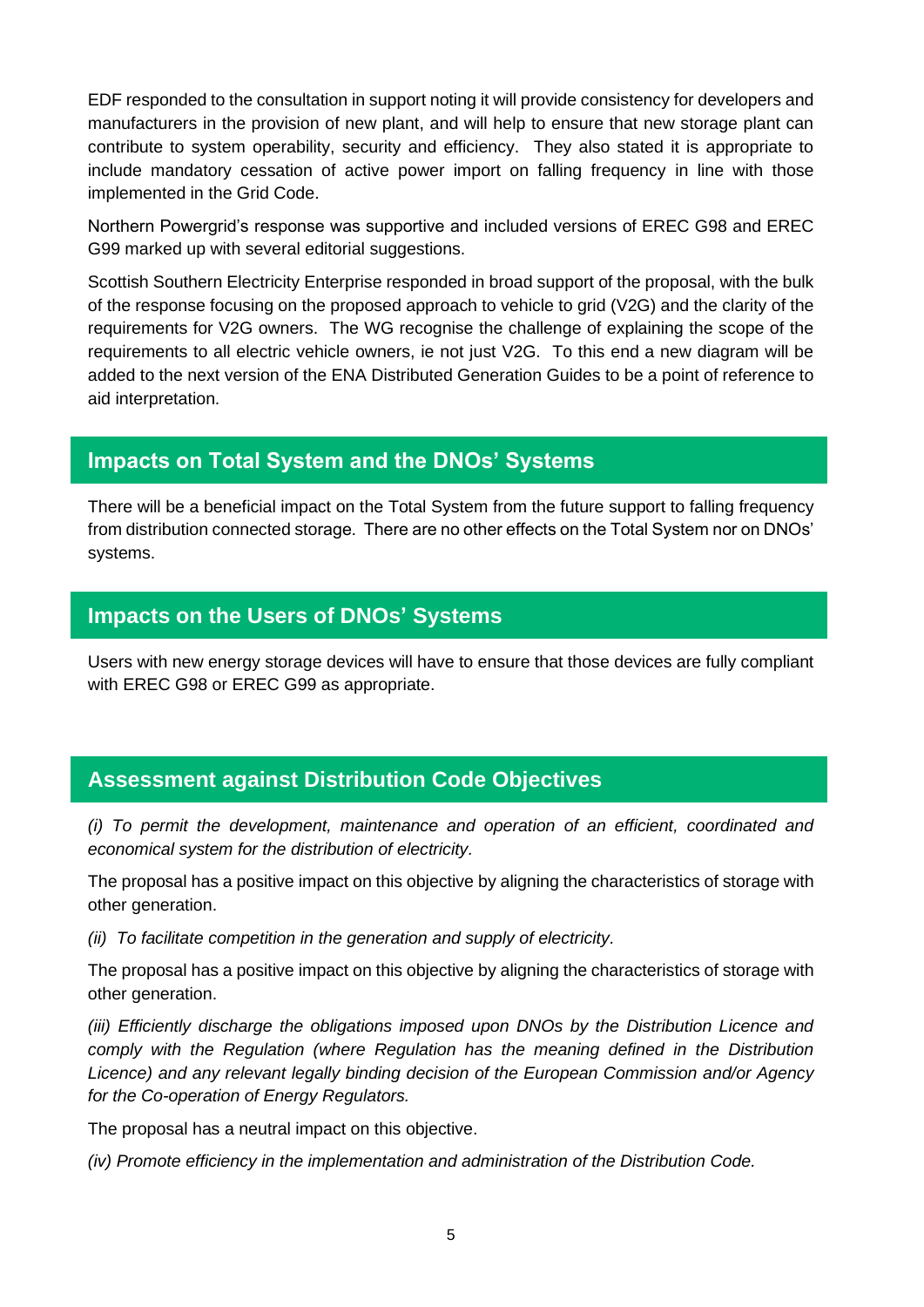The proposal has a positive impact on this objective by reducing the scope for uncertainty and ambiguity in the minds of users.

### **Impact on other Industry documents**

There are no impacts on other industry documents.

### **Environmental Impact Assessment**

There are no environmental impacts associated with this proposed modification.

### **Distribution Code Review Panel Recommendation**

The responses to the consultation were discussed at the DCRP meeting on 1<sup>st</sup> April 2021 and the Panel agreed that the changes should be submitted to Ofgem.

### **Recommendation**

The Licensed Distribution Network Operators and the DCRP recommend that this modification report should;

- be submitted to the Authority for approval: and
- subject to the agreement of the Authority the modification should be implemented from the date the revised Distribution Code and associated documents are published. This date is recommended as 01 July 2021 or such other date as the Authority directs.

### **Appendices**

- Appendix 1 Details of the proposed changes to documents
- Appendix 2 Responses to the consultation
- Appendix 3 Distribution Code Modifications
- Appendix 4 EREC G98
- Appendix 5 EREC G99
- Appendix 6 List of working group members' organizations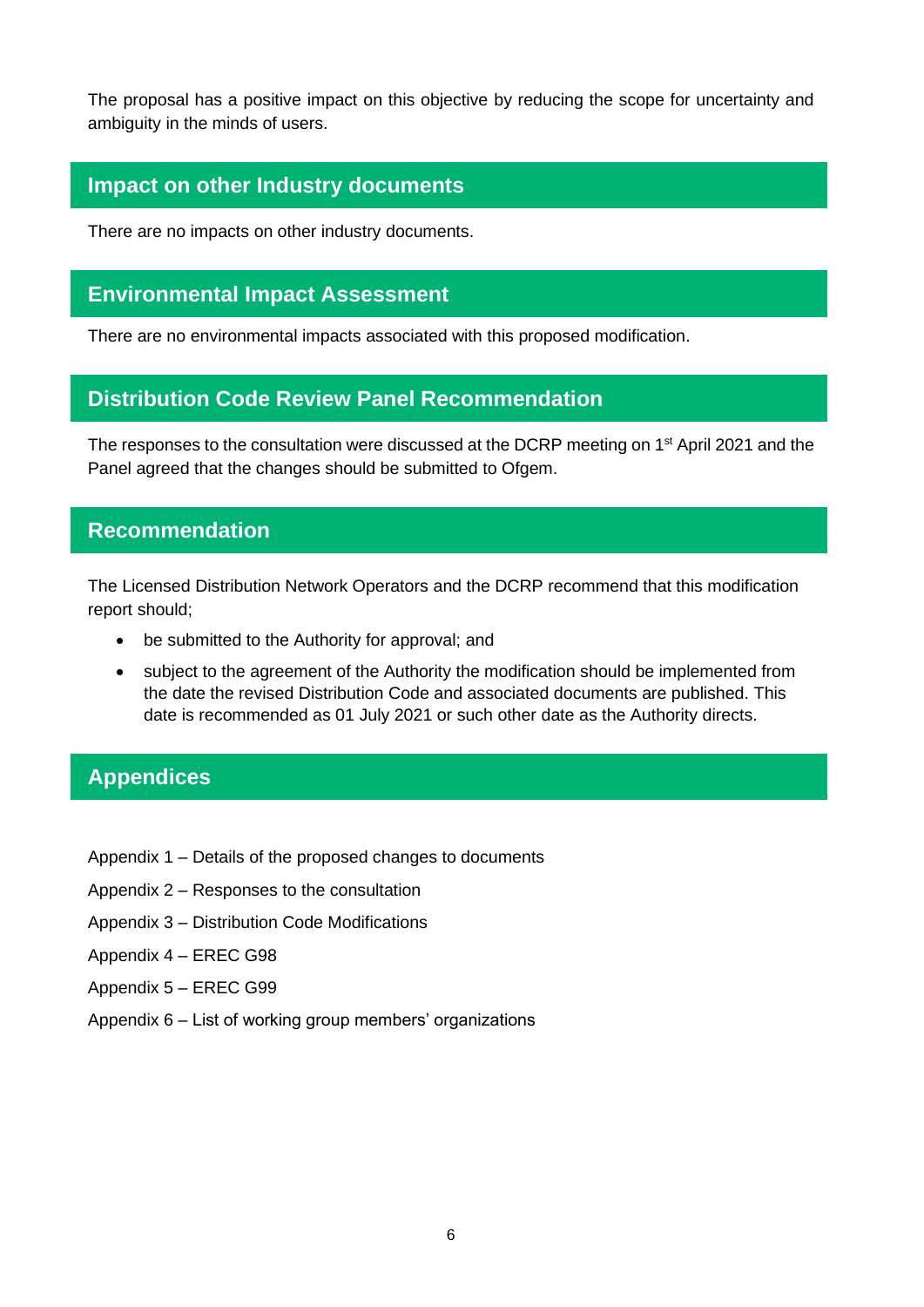### **Details of Proposed Changes**

The modifications proposed have been outlined in this section and cover the three affected Distribution Code documents.

#### 1.1 Distribution Code v45 Modifications

#### **1.1.1 Definitions sections – Demand Unit**

The modification required to the current version of the distribution code (v45) to remove the exclusion of storage focuses on the removal of the last paragraph in the definition of demand unit:

| <b>Demand Unit</b> | An appliance or a device whose Active Power Demand or Reactive Power<br>production or consumption is being actively controlled by the Customer in<br>whose Demand Facility it is installed and which has been commissioned<br>on or after 18 August 2019 in pursuance of a contract to this end with the<br>DNO.  |
|--------------------|-------------------------------------------------------------------------------------------------------------------------------------------------------------------------------------------------------------------------------------------------------------------------------------------------------------------|
|                    | Such an appliance or device commissioned before this date, but which<br>has been materially altered will also be included in this definition.                                                                                                                                                                     |
|                    | Where there is more than one Demand Unit in a Demand Facility, these<br>Demand Units shall together be considered as one Demand Unit if they<br>cannot be operated independently from each other.                                                                                                                 |
|                    | Demand Units of Customers where the Customer has concluded a final<br>and binding contract for the purchase of a Demand Unit before 07<br>September 2018 are not included the scope of DPC9. The Customer must<br>have notified the DNO of the conclusion of this final and binding contract<br>by 07 March 2019. |
|                    | Any Demand Unit including storage, with the exception of a pumped<br>storage Power Generating Module, as a component part is also excluded<br>from the requirements of DPC9                                                                                                                                       |

This change was consulted on with no adverse comment from the responses received.

#### 1.2 G98 Issue 1 Amendment 5 Modifications

#### **1.2.1 Foreword**

The foreword will be amended in two places to include text covering storage devices operating in import and export mode, and the footnote to cover this change explaining the legal status of the requirements in EREC G98 in relation to any derogations that may be sought in future. The wording of the foreword will read:

This Engineering Recommendation (EREC) G98 is published by the Energy Networks Association (ENA) and comes into effect on 27 April 2019 for **Micro-generators** commissioned on or after that date. The definition of **Micro-generators** within this document includes **Electricity Storage** devices and hence this document also applies to **Electricity Storage**  devices (including any electric vehicle operating in vehicle to grid mode, but not otherwise) when operating in an export mode. The applicability of the requirements in this document to **Electricity**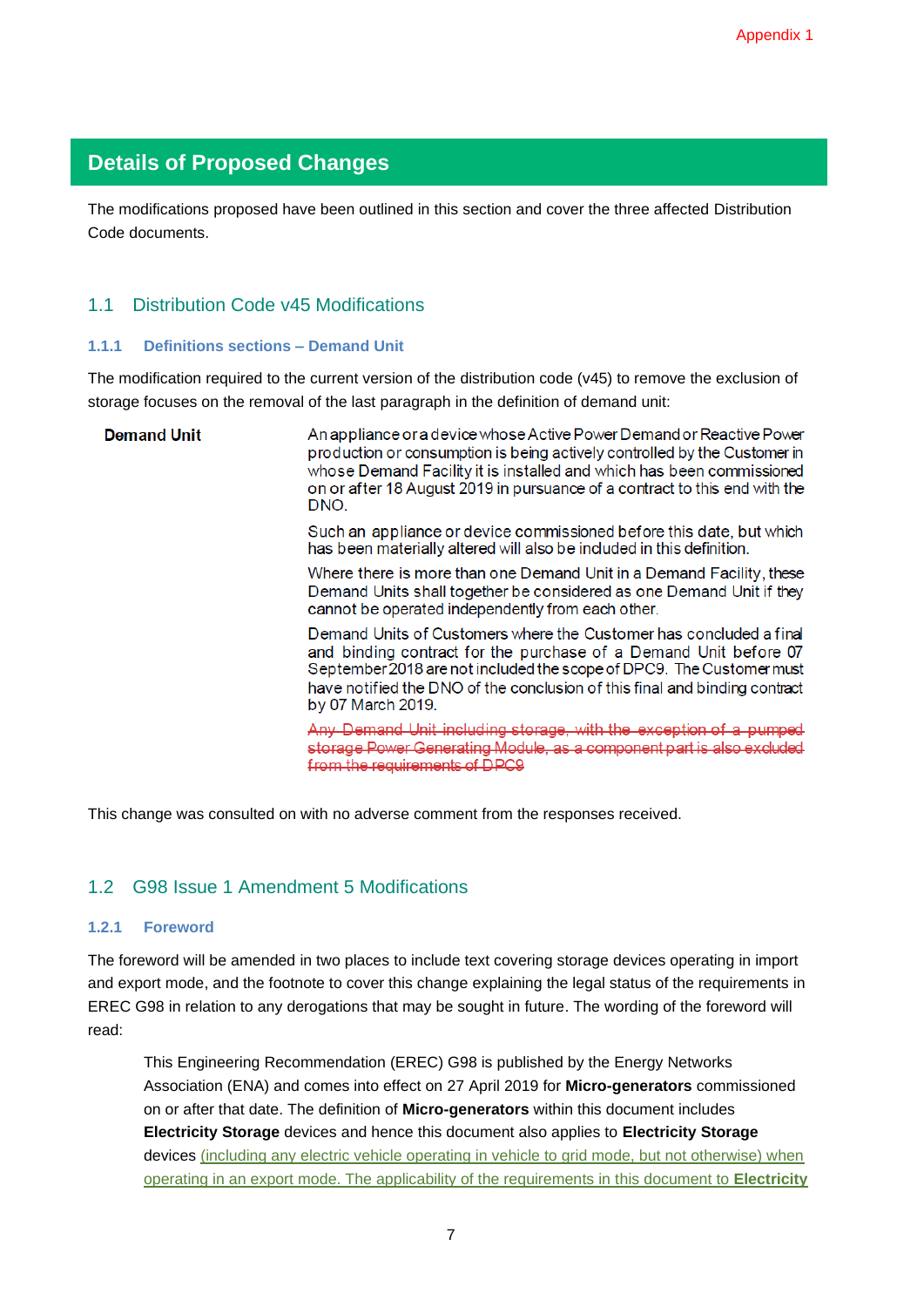**Storage** depends on the date on which the **Electricity Storage** devices are commissioned as detailed in paragraph 2.2.

It should be noted that there is likely to be a new requirement for **Electricity Storage** devices when operating in an import mode to switch to an export mode of operation when the system frequency falls below a defined threshold. In this case, the requirement would apply when the **Electricity Storage** device(s) is operating in import mode. The specifics of the requirement for both falling frequency and during system recovery are being considered by a NETSO working group and are not yet mandatory. The likely future requirement for **Electricity Storage** devices to transition from importing to exporting is described as an optional performance characteristic in this EREC G98. The NETSO working group is expected to confirm the characteristic described here, and to define the requirements as the frequency recovers. It is currently expected that the NETSO working group will conclude during 2022, following which the requirements will become mandatory.

The foreword footnote will be amended in line with the changes made to the foreword itself, the proposed text will read:

<sup>1</sup> **Electricity Storage** devices shall meet the requirements of this EREC G98 but are not subject to the requirements of European Regulation (EU) 2016/631, European Regulation (EU) 2016/1388 and European Regulation EU 2016/1485. The requirements of this EREC G98 shall therefore be complied with by **Electricity Storage** devices under EREC G98 (and not under any of the aforementioned European Regulations). Any derogation sought for an **Electricity Storage**  device shall be deemed a derogation from this EREC G98 only (and not from the aforementioned European Regulations).

#### **1.2.2 Section 2 – Scope**

Two changes to the scope are proposed; a new section under 2.2 to cover devices commissioned prior to and post the proposed implementation date of September 2022;

This EREC G98 applies to including **Electricity Storage** devices commissioned on or after 01 September 2022. **Micro-generating Plant** including **Electricity Storage** devices commissioned before 01 September 2022 shall comply with this EREC G98 taking account of the specific exclusions for **Electricity Storage** in Appendix 1.

All subsections will be increased in numbering by 0.1 to allow for this change. A minor editorial change to section 2.15 (will become 2.16 with the addition of section 2.2) dealing with exclusions where the term 'Electricity Storage' will be removed from legal text.

#### **1.2.3 Section 3 – References**

A small editorial change to section 3.1 is proposed, replacing the bold text of referenced document titles in line with formatting used for the tile of the ESQCR.

#### **Electricity Safety, Quality and Continuity Regulations (ESQCR)**

The Electricity Safety, Quality and Continuity Regulations 2002 - Statutory Instrument Number 2665 -HMSO ISBN 0-11-042920-6 abbreviated to ESQCR in this document.

**Commission Regulation (EU) No 2016/631**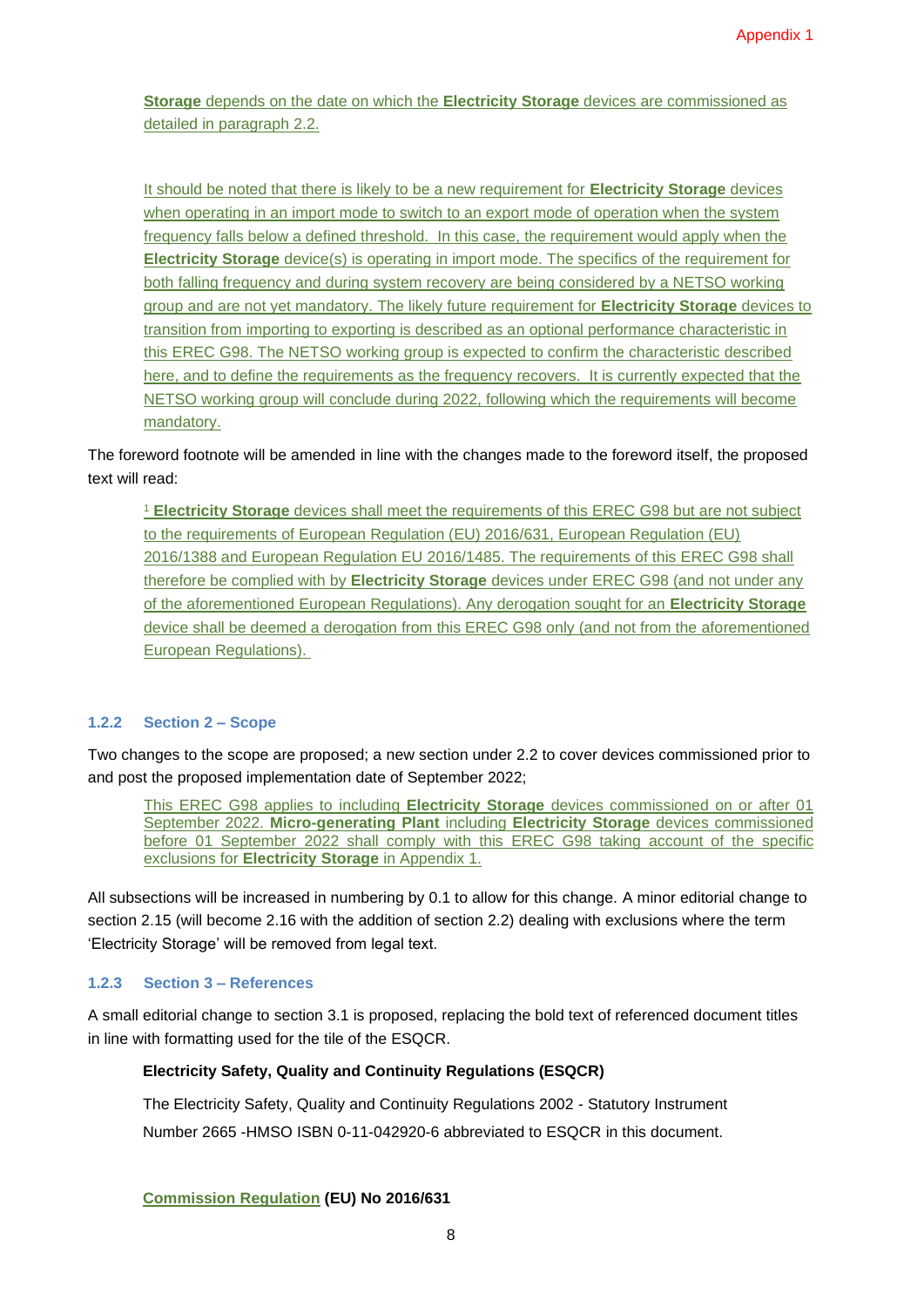Establishing a network code on Requirements for Grid Connection of Generators.

#### **Directive 2009/72/EC of the European Parliament and of the Council**

Concerning common rules for the internal market in electricity and repealing Directive 2003/54/EC.

#### **1.2.4 Section 4 – Terms and definitions**

Some additional text in the definition for electricity storage is proposed to cover the inclusion of electric vehicles. Although respondents to the consultation all expected there to be no V2G applications with capabilities of 16A or less, the WG thought it appropriate to remove any confusion that might arise by not addressing this specifically. Hence it now reads:

#### **Electricity Storage**

**Electricity Storage** in the electricity system is the conversion of electrical energy into a form of energy which can be stored, the storing of that energy, and the subsequent reconversion of that energy back into electrical energy. In this context an **Electricity Storage** device includes electric vehicles if configured to work in vehicle to grid mode, ie acting as source of electrical energy supply to the **Customer's Installation** and/or the **DNO's Distribution Network**.

#### **1.2.5 Section 9 – General technical requirements**

Section 9.4.2 of G98 has new text covering device behaviour during falling frequency:

The **Micro-generator** shall be capable of maintaining constant output at its **Registered Capacity** regardless of changes in frequency in the range 49.5 – 50.4 Hz. Below 49.5 Hz, the power output should not drop by more than pro-rata with frequency, ie the maximum permitted requirement is 100% power at 49.5 Hz falling linearly to 95% power at 47.0 Hz as illustrated in Figure 2.



**Figure 2 – Change in Active Power output with falling frequency**

This paragraph describes an optional performance characteristic as discussed in the foreword. A **Micro-generating Plant** that incorporates an **Electricity Storage** device can support the **Total**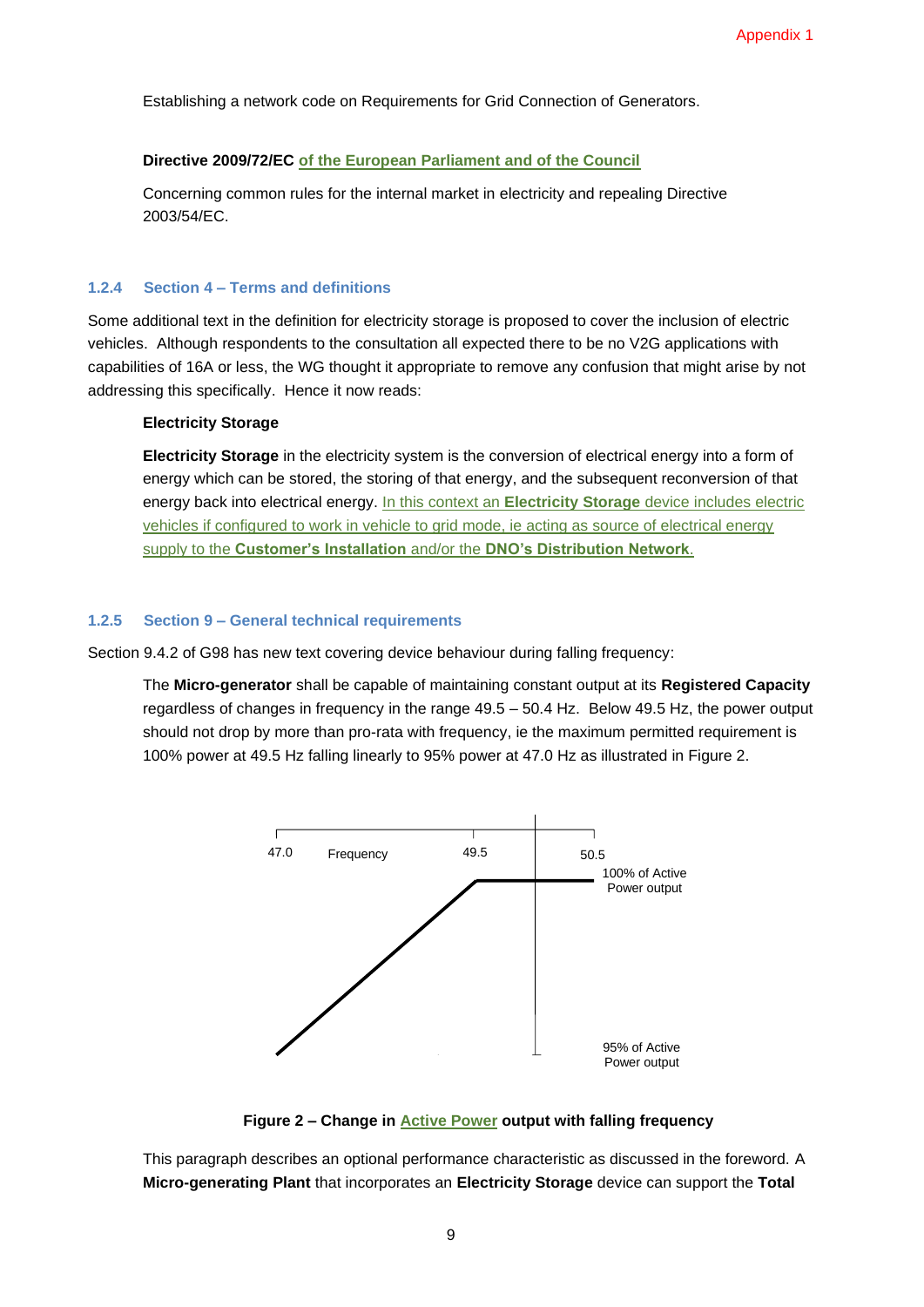**System** by being arranged to automatically respond to falling frequency in line with the characteristic of Figure 3.

The required characteristics are:

- (a) When the frequency falls to 49.5 Hz the automatic response shall start;
- (b) The frequency response characteristic shall be within the shaded area of Figure 3;
- (c) If the **Electricity Storage** device is not capable of moving from an import level to an appropriate export level within 20 s of the frequency falling to 49.2 Hz, then it shall cease to import; and
- (d) If the **Electricity Storage** device has not achieved at least zero **Active Power** import when the frequency has reached 48.9 Hz it shall cease to import immediately.



scale)

#### **1.2.6 G98 Section – Annex 1**

In this section text has been added to cover the devices commissioned prior to the proposed implementation date of September 2022. A minor editorial change has also made removing the text from the last paragraph stating, 'as **Electricity Storage** devices are exempt from the European Network code requirements for generators.' This will satisfy the requirement to remove the exemptions on storage currently within EREC G98.

#### **Other Exceptions**

For **Electricity Storage** devices commissioned before 01 September 2022, and/or **Micro-generating Plant**, including **Electricity Storage** devices, with a **Registered Capacity** of less than 800 W, the following sections of EREC G98 do not apply:

- 9.3 (Limited Frequency Sensitive Mode Overfrequency); and
- 9.4.2 and 9.4.3 (constant **Active Power** output).

For the purpose of assessing the 800 W threshold, the **Registered Capacity** of the **Microgenerating Plant** should not include the capacity of **Electricity Storage** devices commissioned before 01 September 2022 where they are AC coupled with generation. However, where the **Electricity Storage** devices are **DC** coupled with generation, the **Registered Capacity** of the **Microgenerating Plant** is dictated by the **Inverter** rating, and this will determine whether the 800 W exception applies. Where **Electricity Storage** devices are **DC** coupled with generation with a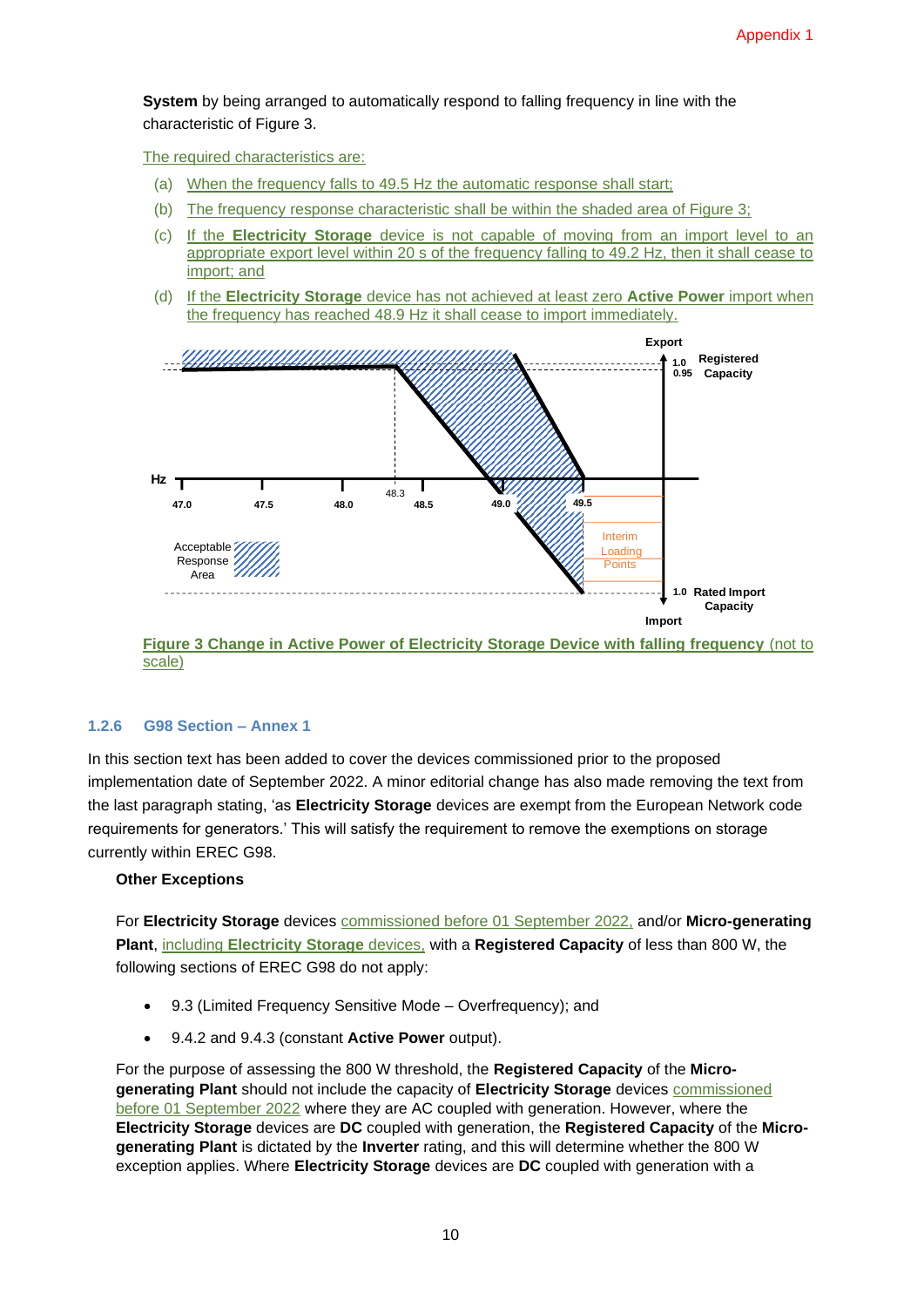**Registered Capacity** of or greater than 800 W, then the **Electricity Storage** exceptions do not apply to the **Inverter**.

#### **1.2.7 G98 section – Annex 1 Requirements for type testing of inverter connected microgenerators**

The text in this section has been amended to cater for the removal of the exclusion of storage. New text has been added to both section A 1.2.8 and A2.2.7 as shown below, and as a result the original text for A 1.2.8 and A 2.2.7 has become A 1.2.9 and A2.2.7 respectively.

Micro-generators which include Electricity Storage.

This paragraph provides a method for demonstrating compliance with the optional performance characteristic as discussed in the foreword. The **Manufacturer** shall demonstrate how the **Microgenerator Active Power** when acting as a load (ie replenishing its energy store) responds to changes in system frequency.

In general four tests are proposed, one set of two at rated import capacity, and one set of two at 40% of rated import capacity**.**

In both cases the test is to reduce frequency from 50 Hz at 2 Hzs<sup>-1</sup>. In the first case the lower frequency reached will be 49.0 Hz and the second case the lower frequency will be 48.8 Hz.

In all cases the response shall meet the requirements of 9.4.3.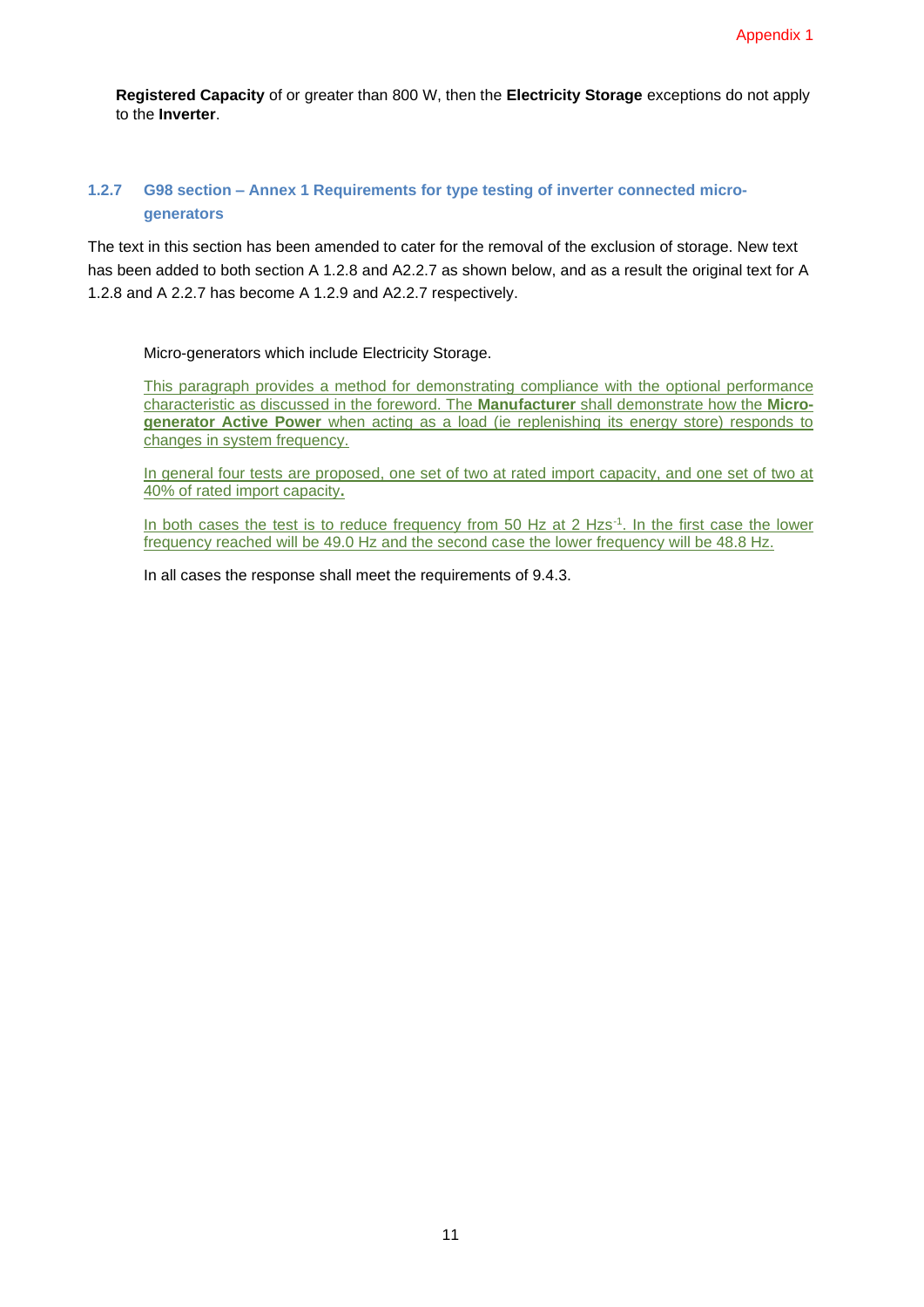### 1.3 G99 Issue 1 Amendment 7 Modifications

#### **1.3.1 G99 Foreword section**

Additional text has been included to cover both this modification and the anticipated future mandatory requirements on falling frequency:

The definition of **Power Generating Modules** within this document includes **Electricity Storage** and hence this document also applies to **Electricity Storage** devices when operating in export mode and includes **Vehicle to Grid Electric Vehicle**s 1 . The applicability of the requirements in this document to **Electricity Storage** depends on the date on which the **Electricity Storage** devices are commissioned as detailed in paragraph 2.2.

It should be noted that there is likely to be a new requirement for **Electricity Storage** devices when operating in an import mode to switch to an export mode of operation when the system frequency falls below a defined threshold. In this case, the requirement would apply when the **Electricity Storage** device(s) is operating in import mode. The specifics of the requirement for both falling frequency and during system recovery are being considered by a **NETSO** working group and are not yet mandatory. The likely future requirement for **Electricity Storage** devices to transition from importing to exporting is described as an optional performance characteristic in this EREC G99. The **NETSO** working group is expected to confirm the characteristic described here, and to define the requirements as the frequency recovers. It is currently expected that the **NETSO** working group will conclude during 2022, following which the requirements will become mandatory.

#### **1.3.2 Foreword footnote**

In line with the change to the foreword the footnote will also be amended to reflect the new text,

<sup>1</sup> **Electricity Storage** devices shall meet the requirements of this EREC G99 but are not subject to the requirements of European Regulation (EU) 2016/631, European Regulation (EU) 2016/1388 and European Regulation EU 2016/1485. The requirements of this EREC G99 shall therefore be complied with by **Electricity Storage** devices under EREC G99 (and not under any of the aforementioned European Regulations). Any derogation sought for an **Electricity Storage**  device shall be deemed a derogation from this EREC G99 only (and not from the aforementioned European Regulations).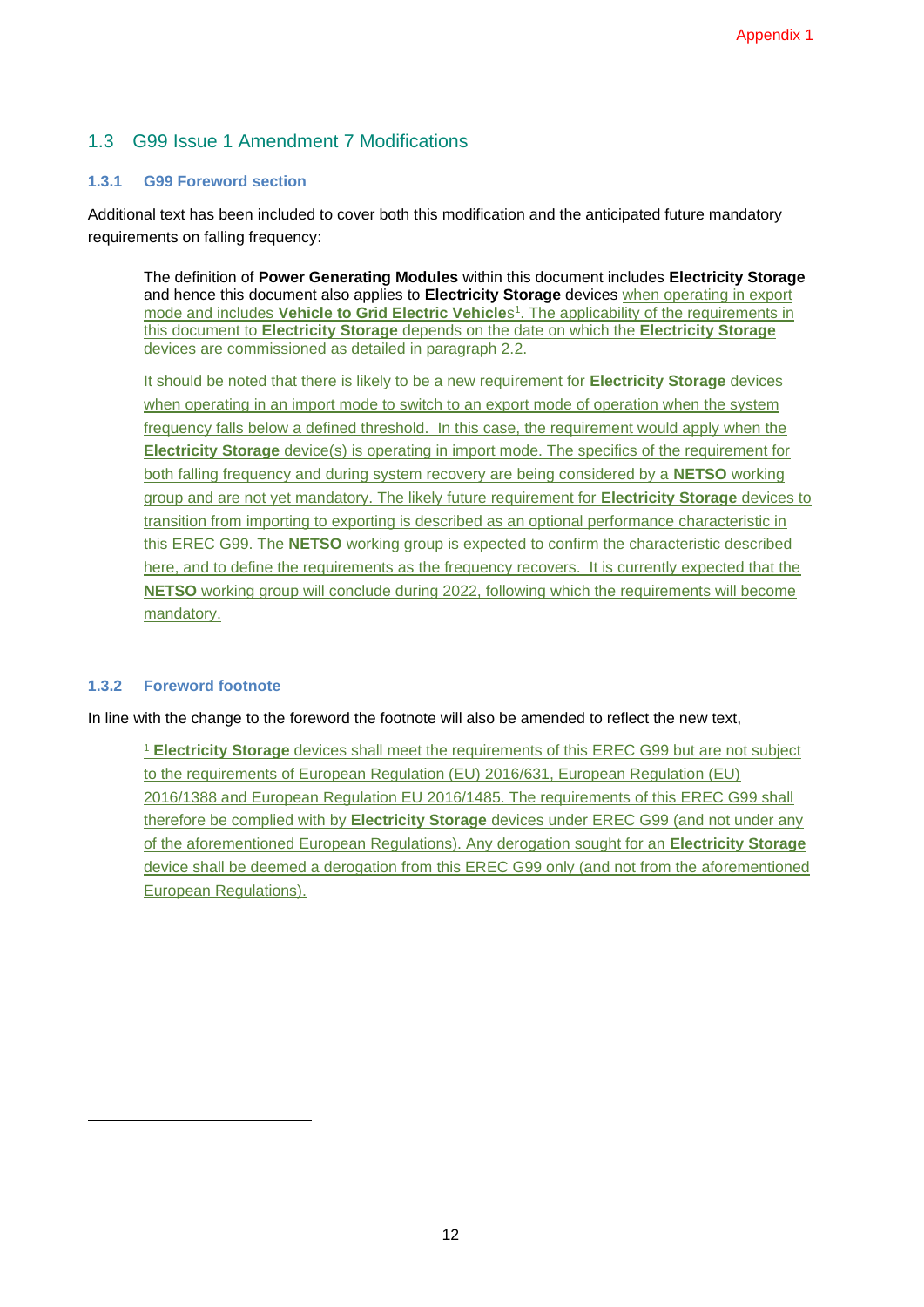#### **1.3.3 Section 1 - Purpose**

In section 1.2 of the document following text has been modified to remove the exclusion of storage.

 $1.2$ The requirements set out in this EREC are designed to facilitate the connection of Power Generating Module(s) whilst maintaining the integrity of the Distribution Network, both in terms of safety and supply quality. It applies to all Power Generating Module(s) within the scope of Section 2, irrespective of the type of electrical machine and equipment used to convert any primary energy source into electrical energy. Note that although Electricity Storage is in the scope of this EREC G99, a number of technical requirements do not apply, as Electricity Storage (except for pumped-storage) is currently excluded from the Requirements for Generators Network-The time based Code. The exclusions for Electricity Storage and other exceptions are noted in Annex A.4. The rest of this document applies to Electricity Storage in full.

A new section (2.2) is proposed, this results in the number system for all sub-sections to this part of G99 increasing by 0.1 thereafter. The new section reads:

2.2 **Power Generating Modules** comprising **Electricity Storage** devices commissioned before 01 September 2022 are exempt from a small number of requirements. These specific exclusions for **Electricity Storage** are listed in Annex A4. **Power Generating Modules** comprising **Electricity Storage** devices commissioned on or after 01 September 2022 shall comply with EREC G99 in full.

#### **1.3.4 Section 4 – Terms and definitions**

It is proposed the wording for the definition 'Generating Unit' will be amended to include Vehicle to Grid devices as part of electricity storage.

#### **Generating Unit**

Any apparatus which produces electricity. This includes micro-generators and controllable **Electricity Storage** devices. A **Vehicle to Grid Electric Vehicle** is considered as an **Electricity Storage** device. Where an electric vehicle and/or its charger have been configured such that the electric vehicle cannot operate as a **Vehicle to Grid Electric Vehicle**, then it shall be considered as a load and is not included in the requirements of this EREC G99.

Two new definitions are proposed in line with the requirements in the event of falling frequency and the inclusion of EVs into G99. They are,

#### **Rated Import Capacity**

The normal maximum **Active Power** capacity of a **Power Generating Module** incorporating **Electricity Storage**, ie the maximum possible flow of **Active Power** into the **Power Generating Module** terminals when replenishing its energy store.

#### **Vehicle to Grid Electric Vehicle**

An electric vehicle and any associated internal or external charging devices that can import electricity from and export electricity to the **Distribution Network**.

A small editorial change to the definition synchronous generating modules has been proposed to include in brackets 'including electricity storage devices.'

An amendment to the accompanying text to figure 4.7 is proposed where; **'**1 x 3.68 kW PV **Inverter** plus 1 x 3.68 kW **Electricity Storage** device = 7.36kW **Power Generating Facility'.**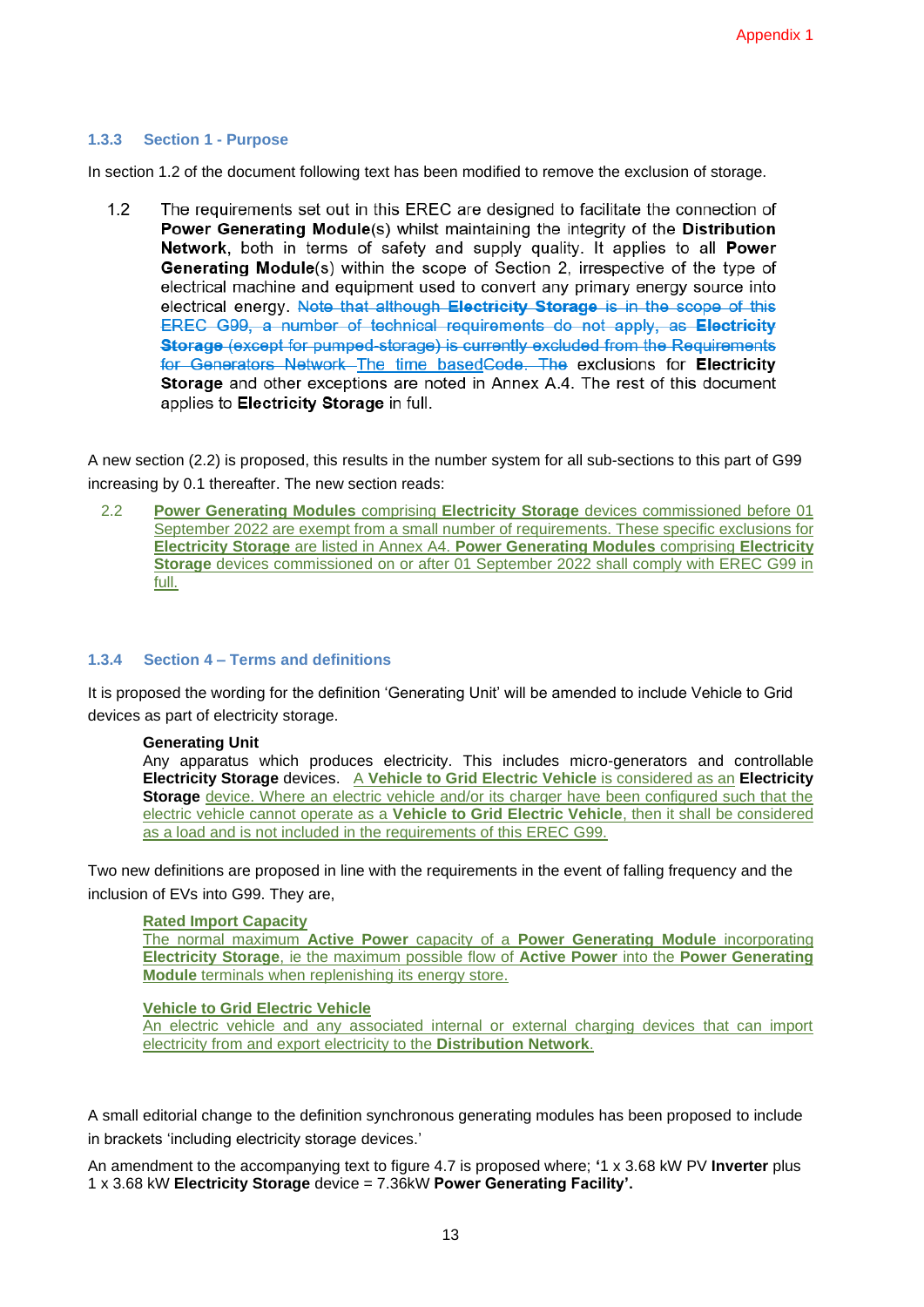#### **1.3.5 Section 5 – Legal Aspects**

A new footnote (6) is proposed stating 'For storage commissioned before 01 September 2022 please see Annex A4.2.

Legal text within section 5.19 has been removed in line with the removal of the exclusion to storage within the document, the removed text reads; 'and Annex 4.2 details certain requirements which do not apply to **Electricity Storage** devices.' The proposed text within section 5.19 will now read,

5.19 In **GB** law, **Electricity Storage** is treated just as generation. Accordingly, this EREC G99 includes **Electricity Storage** in the definition of a **Generating Unit**.

#### **1.3.6 Section 6 – Connection Application**

Table 6.1 shall have scenario numbering added with new scenarios from 8 to 12 added to cover the inclusion of electricity storage devices, they are as shown below,

| Scenario<br>Number | Details of the existing<br><b>Power Generating</b><br><b>Facility</b>                                                     | Planned<br>expansion to the<br><b>Power</b><br>Generating<br><b>Facility</b>                                             | Compliance requirements                                                                                                                                                                                                                                                                                 |
|--------------------|---------------------------------------------------------------------------------------------------------------------------|--------------------------------------------------------------------------------------------------------------------------|---------------------------------------------------------------------------------------------------------------------------------------------------------------------------------------------------------------------------------------------------------------------------------------------------------|
| 8                  | <b>Electricity Storage</b><br>commissioned under<br>EREC G83 or EREC<br>G59                                               | <b>Electricity</b><br>Storage AC<br>$coupled - ie$<br>storage complete<br>with its own<br><b>Inverters</b><br>Figure 6.8 | Original and additional Electricity<br>Storage devicesError! Bookmark not defined.<br>treated separately. Additional<br>Electricity Storage devices need to<br>comply with EREC G99; all need to<br>comply with operational requirements.                                                               |
| 9                  | <b>Electricity Storage</b><br>commissioned under<br>EREC G98 or EREC<br>G99                                               | <b>Electricity</b><br>Storage AC<br>$coupled - ie$<br>storage complete<br>with its own<br><b>Inverters</b><br>Figure 6.9 | <b>Electricity Storage devices Error!</b><br>Bookmark not defined. aggregated to form a<br>new single Power Generating<br>Module. Compliance required for the<br>new module size, with EREC G99 and<br>with operational requirements.                                                                   |
| 10                 | <b>Electricity Storage</b><br>and / or Solar Power<br><b>Park Module</b><br>commissioned under<br>EREC G98 or EREC<br>G99 | <b>Vehicle to Grid</b><br><b>Electric Vehicle</b><br>connected AC<br>Figure 6.10                                         | The Inverter on board the Vehicle to<br><b>Grid Electric Vehicle is a Power</b><br><b>Generating Module Error! Bookmark not</b><br>defined.<br>The Customer is a Generator and<br>must ensure that the Vehicle to Grid<br><b>Electric Vehicle and installation is</b><br>fully compliant with EREC G99. |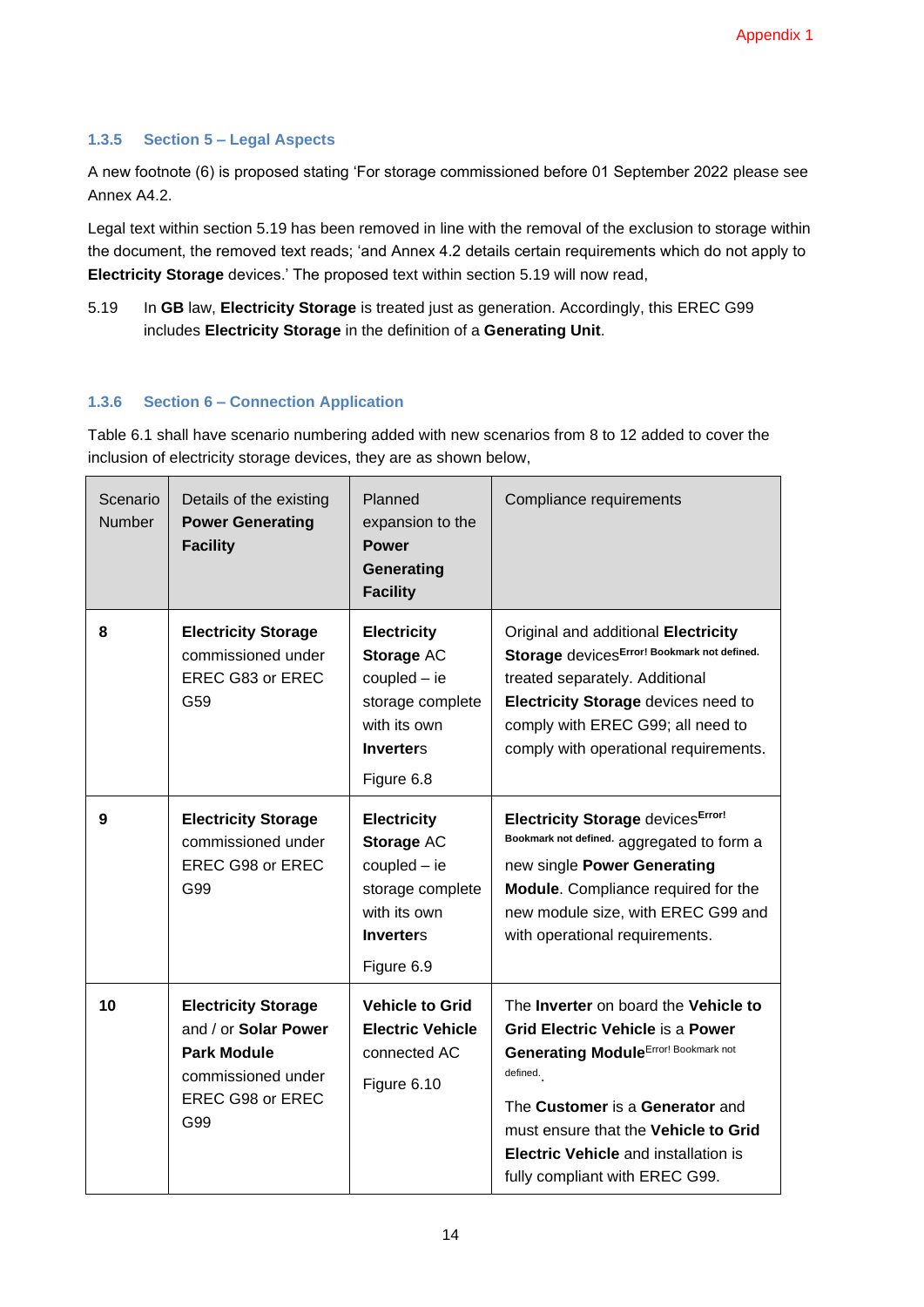| Scenario<br><b>Number</b> | Details of the existing<br><b>Power Generating</b><br><b>Facility</b>                                                     | Planned<br>expansion to the<br><b>Power</b><br>Generating<br><b>Facility</b>                                    | Compliance requirements                                                                                                                                                                                                                                                                                                                                                                                                                                                                      |
|---------------------------|---------------------------------------------------------------------------------------------------------------------------|-----------------------------------------------------------------------------------------------------------------|----------------------------------------------------------------------------------------------------------------------------------------------------------------------------------------------------------------------------------------------------------------------------------------------------------------------------------------------------------------------------------------------------------------------------------------------------------------------------------------------|
| 11                        | <b>Electricity Storage</b><br>and / or Solar Power<br><b>Park Module</b><br>commissioned under<br>EREC G98 or EREC<br>G99 | <b>Vehicle to Grid</b><br><b>Electric Vehicle</b><br>connected DC<br>Figure 6.11                                | The Vehicle to Grid Electric Vehicle<br><b>Inverter is a Power Generating</b><br>ModuleError! Bookmark not defined.<br>The Customer is a Generator and<br>must ensure that the Vehicle to Grid<br>Electric Vehicle installation is fully<br>compliant with EREC G99.                                                                                                                                                                                                                         |
| 12                        | <b>Electricity Storage</b><br>commissioned under<br><b>EREC G98 or EREC</b><br>G99                                        | Combined<br><b>Vehicle to Grid</b><br><b>Electric Vehicle</b><br>and solar PV<br>connected at DC<br>Figure 6.12 | <b>Existing Electricity Storage</b><br>devicesError! Bookmark not defined.<br>aggregated with the combined Vehicle<br>to Grid Electric Vehicle and solar PV<br>to form a new Power Generating<br>Module Error! Bookmark not defined.<br>Compliance required for the new<br>module size, with EREC G99 and with<br>operational requirements.<br>The Customer is a Generator and<br>must ensure that the Vehicle to Grid<br>Electric Vehicle installation is fully<br>compliant with EREC G99. |

Proposed changes to the accompanying text to Figure 6.7 reads:

**Figure 6.7. Example: Existing 60 kW Type A Power Park Module to EREC G99 plus later addition of 3 x 10 kW Electricity Storage devices with own Inverters**

**= (60 kW + 30 kW**Error! Bookmark not defined.**) 90 kW Type A Power Park Module** 

#### **= 90 kW Power Generating Facility**

This proposed change will allow for the inclusion new storage devices connected downstream of the connection point.

Figures 6.8 – 6.12 are proposed to provide examples for electricity storage devices to be connected, this will result in the current figure 6.8 becoming 6.13 in amendment 7. Figures 6.8 – 6.12, along with new accompanying text as shown below: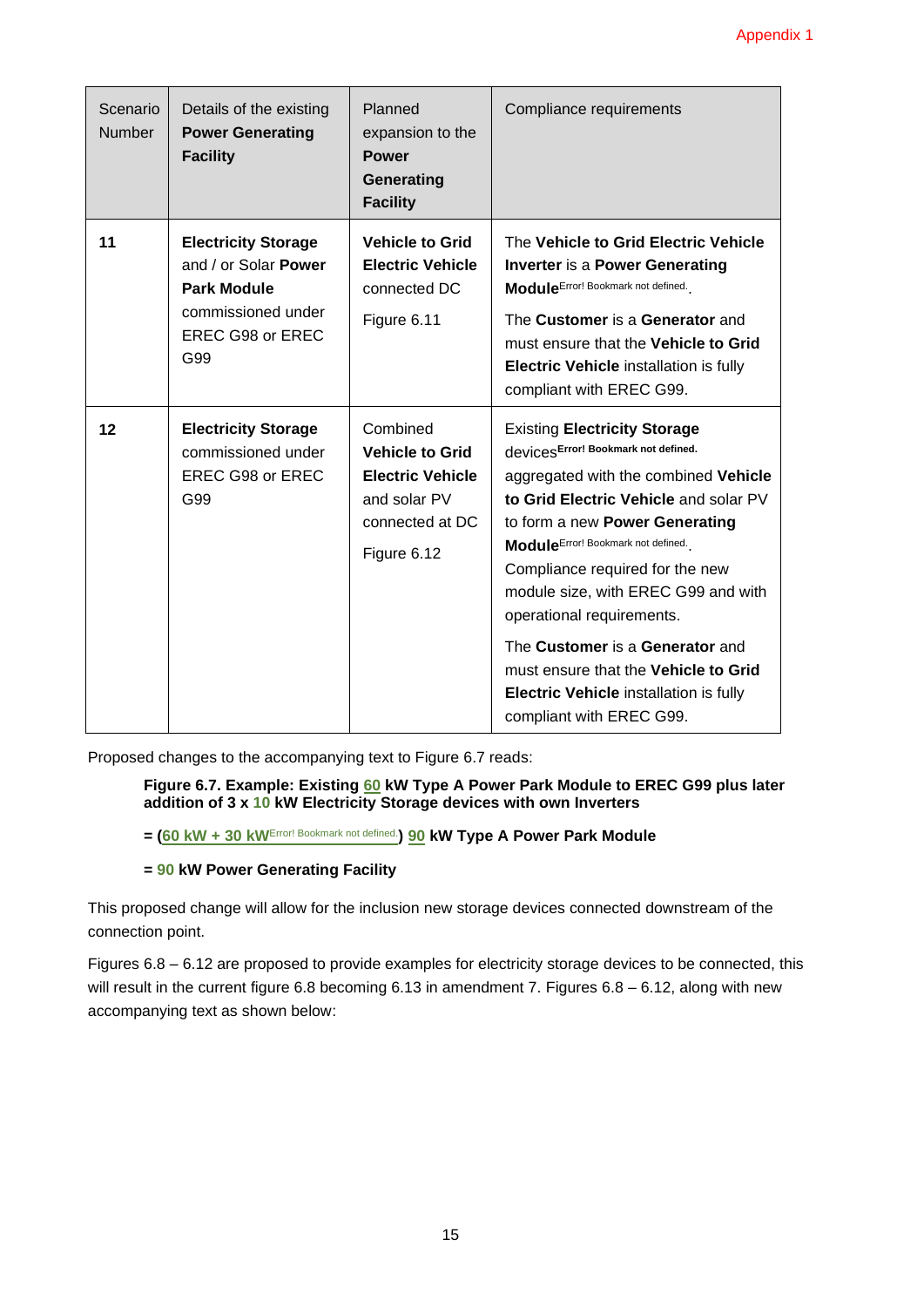

**Figure 6.8. Example: Existing 3 x 20 kW Electricity Storage devices to EREC G59 plus later addition of 3 x 10 kW Electricity Storage devices**Error! Bookmark not defined. **with own Inverters**

- **= 60 kW Electricity Storage + 30 kW Type A Power Park Module**
- **= 90 kW Power Generating Facility**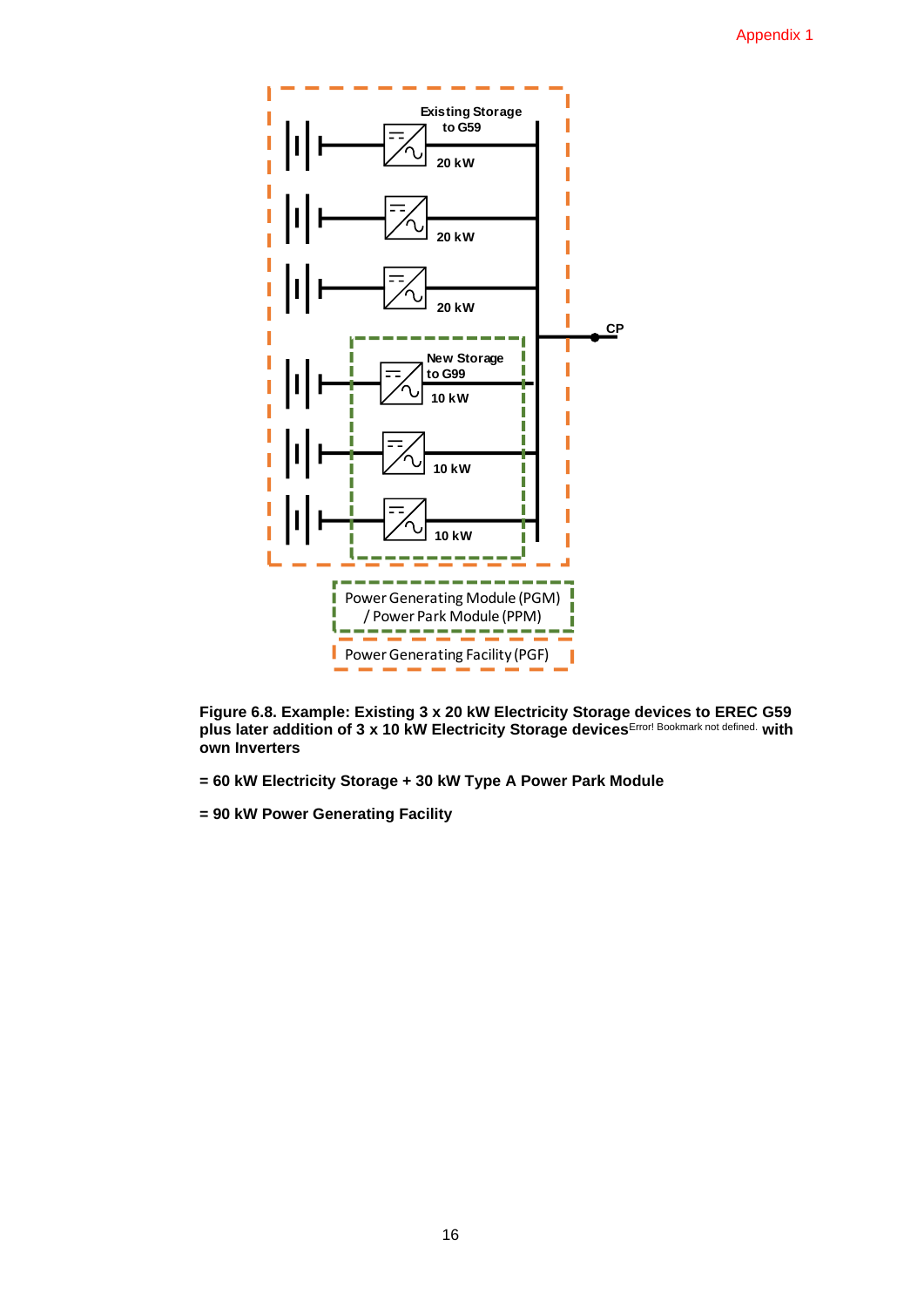

**Figure 6.9. Example: Existing 60 kW Type A Power Park Module to EREC G99 plus later addition of 3 x 10 kW Electricity Storage devices**Error! Bookmark not defined. **with own Inverters**

- **= (60 kW + 30 kW) 90 kW Type A Power Park Module**
- **= 90 kW Power Generating Facility**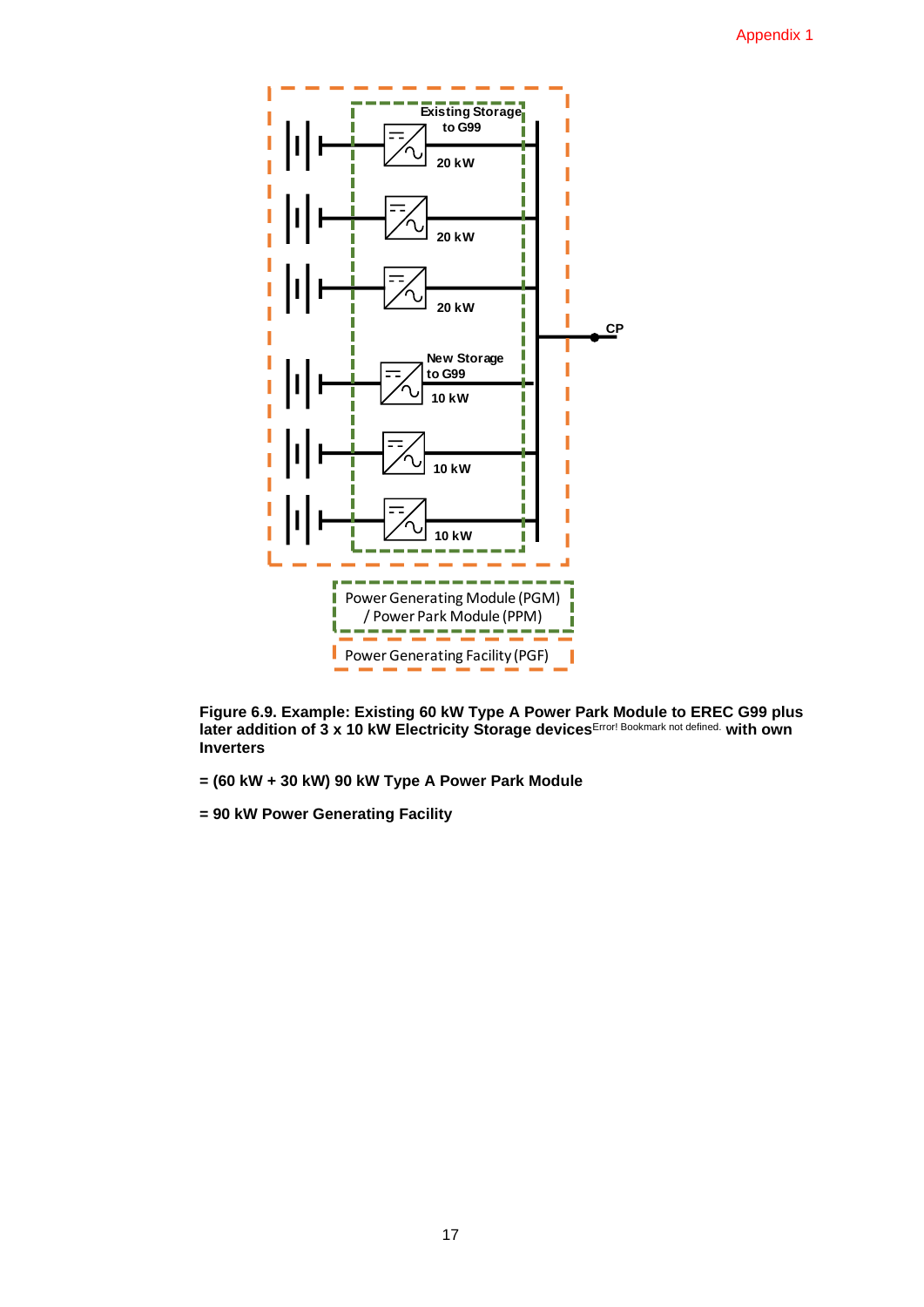

The **Vehicle to Grid Electric Vehicle** is a **Power Generating Unit**. The **Power Generating Module** is comprised of the stationary **Electricity Storage** device**,** the solar PV **Power Park Module** and the **Vehicle to Grid Electric Vehicle**.

Before a **Vehicle to Grid Electric Vehicle** is connected to the fixed installation the **Customer** must ensure there is an appropriate **Connection Agreement** with the **DNO** and that the whole **Power Generating Module** is compliant with this EREC G99.

**Figure 6.10 Example of a Vehicle to Grid Electric Vehicle where the charging device is included in the EV and there is a stationary Electricity Storage device**Error! Bookmark not defined. **and a solar PV Power Park Module at the same premises**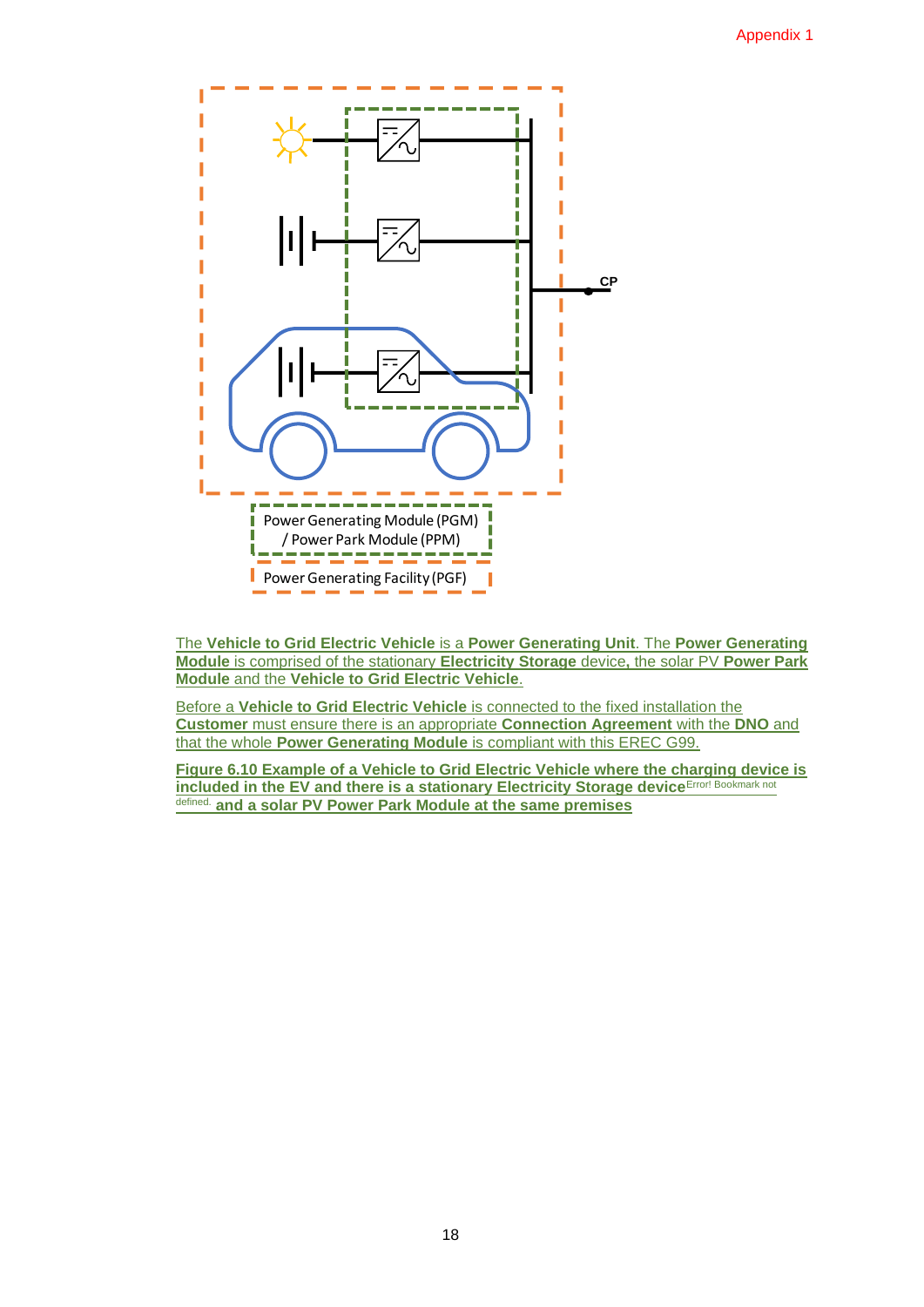

The **Vehicle to Grid Electric Vehicle** charging device in the **Customer's Installation** is a **Power Generating Unit.** The **Power Generating Module** is comprised of the stationary **Electricity Storage** device**,** the solar PV **Power Park Module** and the **Vehicle to Grid Electric Vehicle Power Generating Unit**.

Before an **Vehicle to Grid Electric Vehicle** is connected to the fixed installation the **Customer** must ensure there is an appropriate **Connection Agreement** with the **DNO** and that the whole **Power Generating Module** is compliant with EREC G99.

**Figure 6.11 Example of a Vehicle to Grid Electric Vehicle where the Inverter is located in the Customer's Installation and there is a stationary Electricity Storage device Error!** Bookmark not defined. **and a solar PV Power Park Module at the same premises.**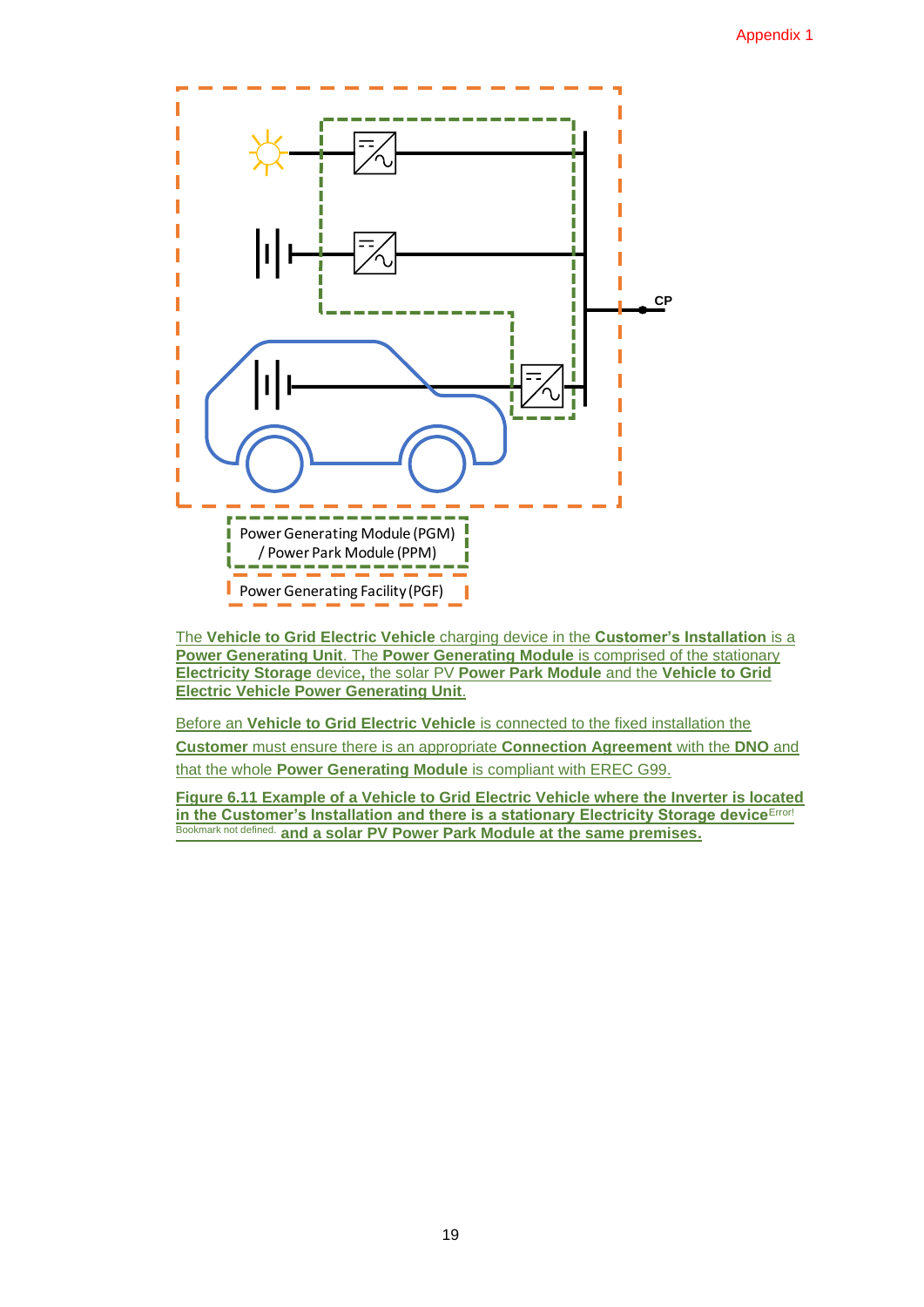

The **Vehicle to Grid Electric Vehicle Inverter** is combined with the solar PV and is a **Power Park Unit**. The **Power Generating Module** is comprised of the stationary **Electricity Storage** device and the combined **Vehicle to Grid Electric Vehicle** and solar PV **Power Park Unit**.

Before an **Vehicle to Grid Electric Vehicle** is connected to the fixed installation the **Customer** must ensure there is an appropriate **Connection Agreement** with the **DNO** and that the **Power Generating Module** is compliant with EREC G99.

**Figure 6.12 Example of a Vehicle to Grid Electric Vehicle with a combined Inverter also facilitating solar PV and a stationary Electricity Storage device**Error! Bookmark not defined. **at the same premises.** 

The legal text in section 6.2.2.4 of G99 amendment 6 is proposed to be removed in line with the requirement to remove the exclusions on storage, the text to be deleted is;

6.2.2.4 Note that a number of sections of EREC G98 do not apply to **Electricity Storage** devices that are covered by this procedure. Refer to Appendix 1 of EREC G98 for details.

#### **1.3.7 Section 7 – Connection Arrangements**

New text has been added, as 7.1.3, to ensure that non-controllable sources of energy are not inadvertently included in the requirements as storage:

7.1.3 In general the technical requirements in EREC G99 will not apply for non controllable storage technology such as synchronous compensators and synchronous flywheels. This is because there will be no need to make any specific design accommodation for such equipment as it is unlikely that they will support any possible power island for a significant length of time. Where such equipment can act as a source of electrical energy for more than a few seconds (say typically 20 s), the **DNO** will advise the **Customer** if the **Customer's Installation** requires any special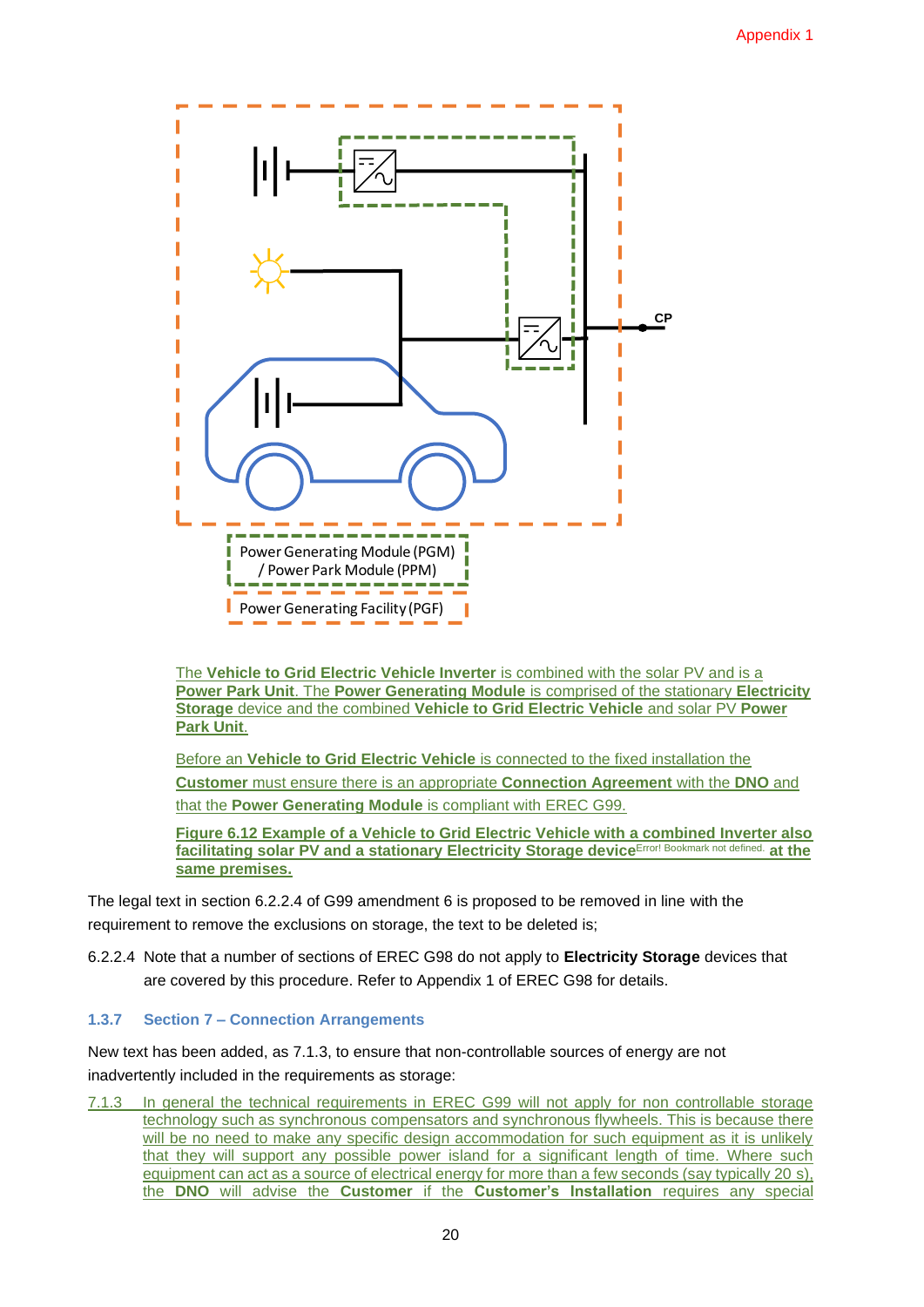consideration, such as reverse power protection or short circuit current contribution assessment, on a case by case basis.

#### **1.3.8 Section 11 – Type A power generating module technical requirements**

The proposed implementation date for the removal of the storage exclusions shall be added to section 11.1.1(b):

**Electricity Storage Power Generation Modules** within the **Power Generating Facility** commissioned before 01 September 2022.

The wording 'frequency characteristic' has been removed from section 11.2.3.2 and new text shall be added in section 11.2.3.3 as follows:

This paragraph describes an optional performance characteristic as discussed in the foreword. **Electricity Storage Power Generation Modules** can support the **Total System** by being arranged to automatically respond to falling frequency in line with the characteristic of Figure 11.2 until the stored energy is depleted.

The characteristics are:

- (a) When the frequency falls to 49.5 Hz the automatic response shall start;
- (b) The frequency response characteristic shall be within the shaded area of Figure 11.2;
- (c) If the **Electricity Storage** device is not capable of moving from an import level to an appropriate export level within 20 s of the frequency falling to 49.2 Hz, then it shall cease to import; and
- (d) If the **Electricity Storage** device has not achieved at least zero **Active Power** import when the frequency has reached 48.9 Hz it shall cease to import immediately.



#### **Figure 11.2 Change in Active Power of Electricity Storage Device with falling frequency**  (not to scale)

#### **1.3.9 Section 12 – Type B power generating module technical requirements**

The proposed implementation date for the removal of storage shall be added to section 12.1.1(b) in the following wording,

#### **Electricity Storage Power Generation Modules** within the **Power Generating Facility** commissioned before 01 September 2022.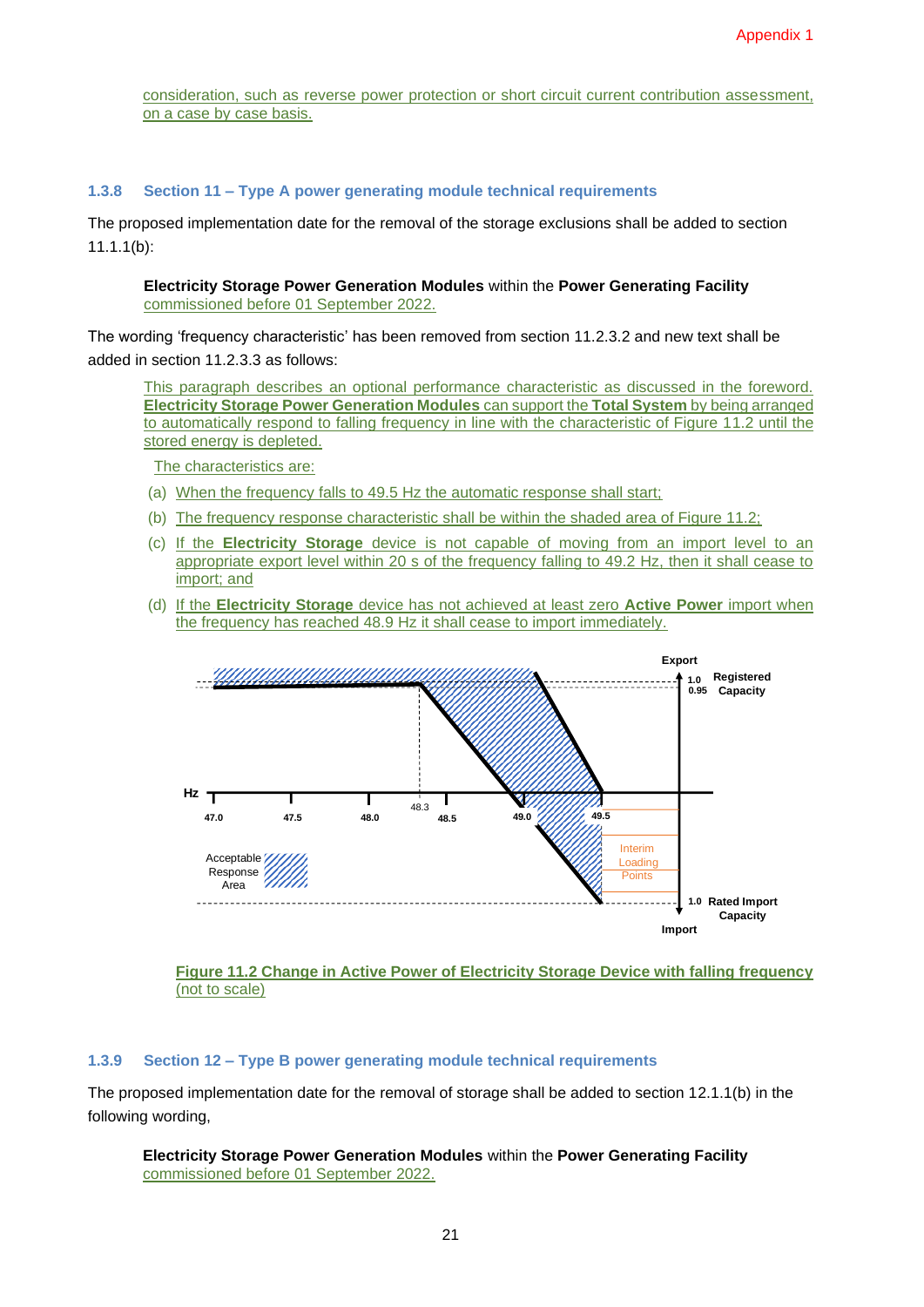New text has been added in section 12.2.3.3 as follows:

This paragraph describes an optional performance characteristic as discussed in the foreword. **Electricity Storage Power Generation Modules** can support the **Total System** by being arranged to automatically respond to falling frequency in line with the characteristic of Figure 12.2 until the stored energy is depleted.

The characteristics are:

- (a) When the frequency falls to 49.5 Hz the automatic response shall start;
- (b) The frequency response characteristic shall be within the shaded area of Figure 12.2;
- (c) If the **Electricity Storage** device is not capable of moving from an import level to an appropriate export level within 20 s of the frequency falling to 49.2 Hz, then it shall cease to import; and
- (d) If the **Electricity Storage** device has not achieved at least zero **Active Power** import when the frequency has reached 48.9 Hz it shall cease to import immediately.



#### **Figure 12.2 Change in Active Power of Electricity Storage Device with falling frequency**  (not to scale)

To allow for the additional figures to be included, the titling of figures 12.3 and 12.4 has been amended to 12.4 and 12.5, respectively. The reference to these figures in section 12.3.1.1 has been amended to reflect the change.

In section 12.6.2 the titles of the figures shown, and all references within the subsections have been amended to increase the figures titles by .1, as per the changes to section 12.3.1.1.

#### **1.3.10 Section 13 – Type C and type D power generating module technical requirements**

The proposed implementation date for the removal of storage has been added to section 13.1.1(b) in the following wording,

**Electricity Storage Power Generation Modules** within the **Power Generating Facility** commissioned before 01 September 2022.

New text has been added in section 13.2.3.3 as follows:

This paragraph describes an optional performance characteristic as discussed in the foreword. **Electricity Storage Power Generation Modules** can support the **Total System** by being arranged to automatically respond to falling frequency in line with the characteristic of Figure 13.2 until the stored energy is depleted.

The characteristics are: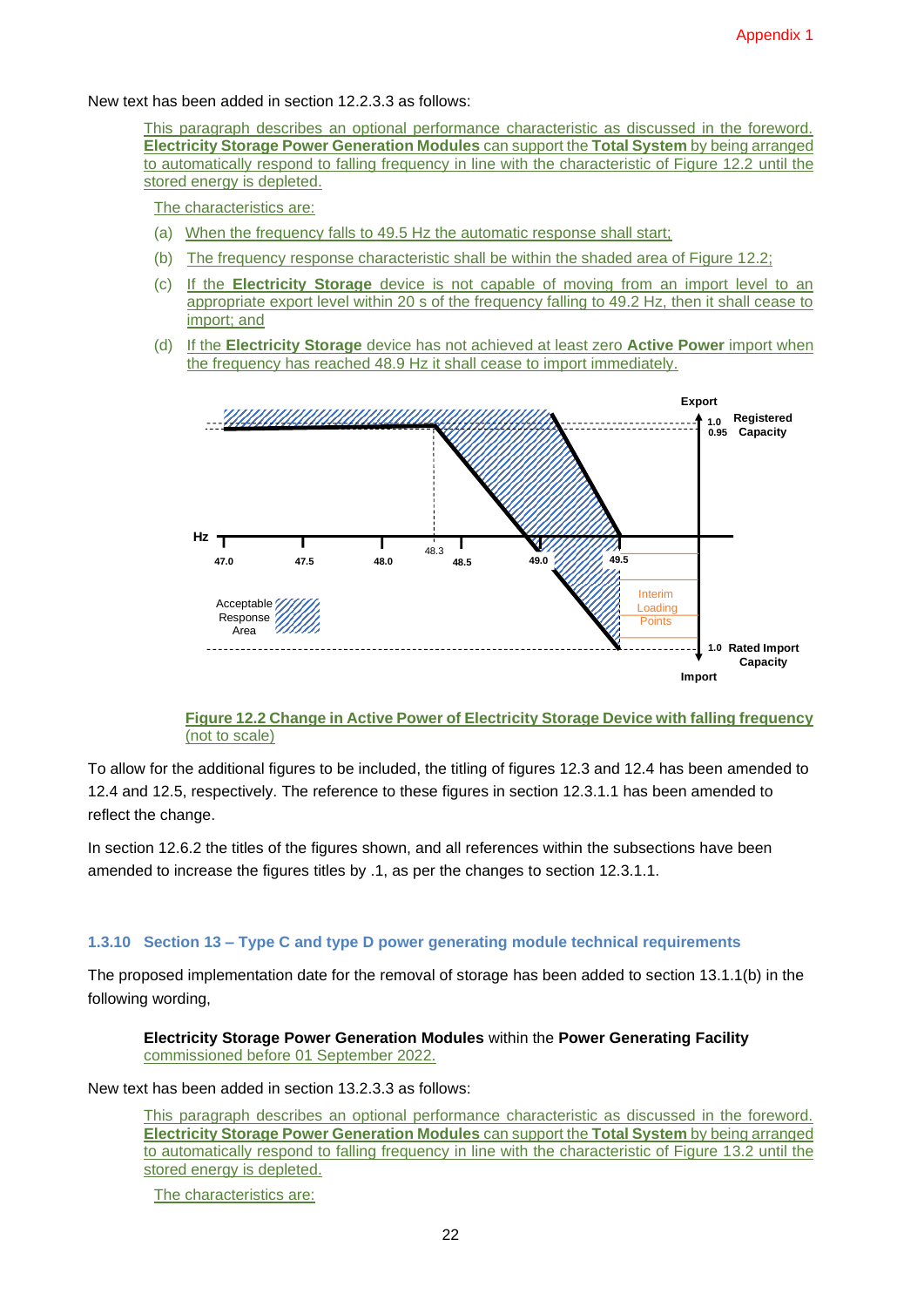- (e) When the frequency falls to 49.5 Hz the automatic response shall start;
- (f) The frequency response characteristic shall be within the shaded area of Figure 13.2;
- (g) If the **Electricity Storage** device is not capable of moving from an import level to an appropriate export level within 20 s of the frequency falling to 49.2 Hz, then it shall cease to import; and
- (h) If the **Electricity Storage** device has not achieved at least zero **Active Power** import when the frequency has reached 48.9 Hz it shall cease to import immediately.



**Figure 13.2 Change in Active Power of Electricity Storage Device with falling frequency**  (not to scale)

The titling of all remaining figures used in this section has increased by .1, these figures are referenced in sections,

- $\bullet$  13.2.4.1(b)
- $13.2.5.1(a)$
- $13.2.6.4(a)$
- $\bullet$  13.2.6.4(c)
- 13.3.1.1
- 13.4.4.1
- 13.5.1
- 13.5.4
- 13.5.5
- 13.5.6
- 13.6.2(a)
- $13.6.2(b)$
- $13.6.2(c)$
- $13.6.2(f)$
- $13.6.2(g)$

the title of table 13.1 and the accompanying text to table 13.2.

Section 13.2.6.4(e) has the words 'Electricity Storage devices and' added to the existing text in line with the required changes:

(e) with regard to disconnection due to under frequency, **Generator**s responsible for **Power Generating Module**s capable of acting as a load, including but not limited to **Electricity Storage** devices and pumped-storage **Power Generating Module**s, shall be capable of disconnecting their load in case of under frequency which will be agreed with the **DNO**. For the avoidance of doubt this requirement does not apply to station auxiliary supplies<sup>13</sup>.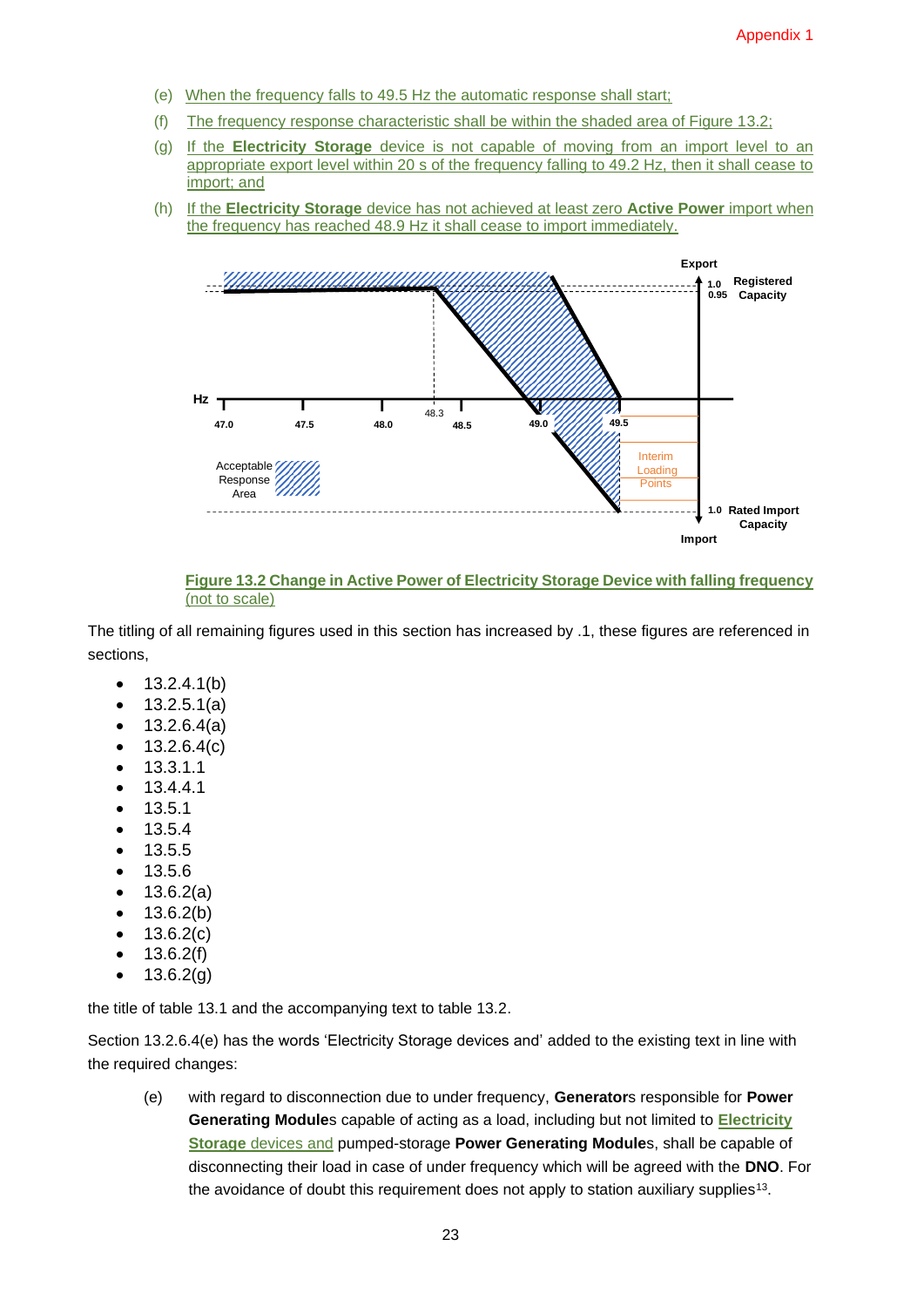A reference to a new footnote (13) shall also be added to the above text, the new footnote shall read,

<sup>13</sup> See foreword for possible future arrangements.

#### **1.3.11 Section 15 – Common compliance and commissioning requirements for all power generating modules**

A new section of text, 15.1.3 has been added to include electricity storage devices with respect to generating module commissioning.

Compliance at a **Customer's Installation** with, for example:

- both **Electricity Storage** devices and demand, or
- both **Power Generating Unit**s and/or **Power Generating Modules** that are not **Electricity Storage** devices, and **Electricity Storage** devices,

can be demonstrated through the combined capability of all **Power Generating Modules** that form the **Generator's Installation**. Demonstration that each **Power Generating Module** (including **Electricity Storage** devices) individually meets the requirements in this EREC G99 is required where the **Generator** intends to operate the **Power Generating Unit**s in their installation individually, for example, if the **Electricity Storage** devices are out of service.

For a **Type A Power Generating Module** comprised of more than one **Power Generating Unit**s with separate primary energy sources, demonstration of compliance of each group of **Power Generating Unit**s with a separate primary energy source is an acceptable method of demonstrating compliance for the **Power Park Module**.

A new section 15.5 with a sub section 15.5.1, has been included to cover the compliance of vehicle to grid devices.

Compliance of Vehicle to Grid Electric Vehicles

The owner of the installation where a **Vehicle to Grid Electric Vehicle** is connected to the **Distribution Network** is a **Generator** and is responsible for compliance of the **Vehicle to Grid Electric Vehicle** with this EREC G99.

#### **1.3.12 Section A.4 – Emerging technologies and other exceptions**

Section A.4.2.1 has additional text added:

A.4.2.1 For **Electricity Storage** devices commissioned before 01 September 2022 the following sections and their corresponding compliance requirements in Annex A, Annex B and Annex C of EREC G99 do not apply:

New sections of text and accompanying diagrams have been included within section A4, as shown below:

- A.4.2.2 Where **Electricity Storage** devices are **DC** coupled with generation, the **Electricity Storage** exceptions do not apply to the **Inverter**.
- A.4.2.3 For **Electricity Storage** devices commissioned before 01 September 2022 the Type categorisation in the example in Figure 4.6 has a different interpretation: The non integral **Electricity Storage** device is not part of the Type classification and hence this is a 3 x 4 MW **Type B Synchronous Power Generating Module**s plus a 1.5 MW **Type B Power Park Module** plus 1 MW **Electricity Storage** device. This is illustrated in Figure A.4.1.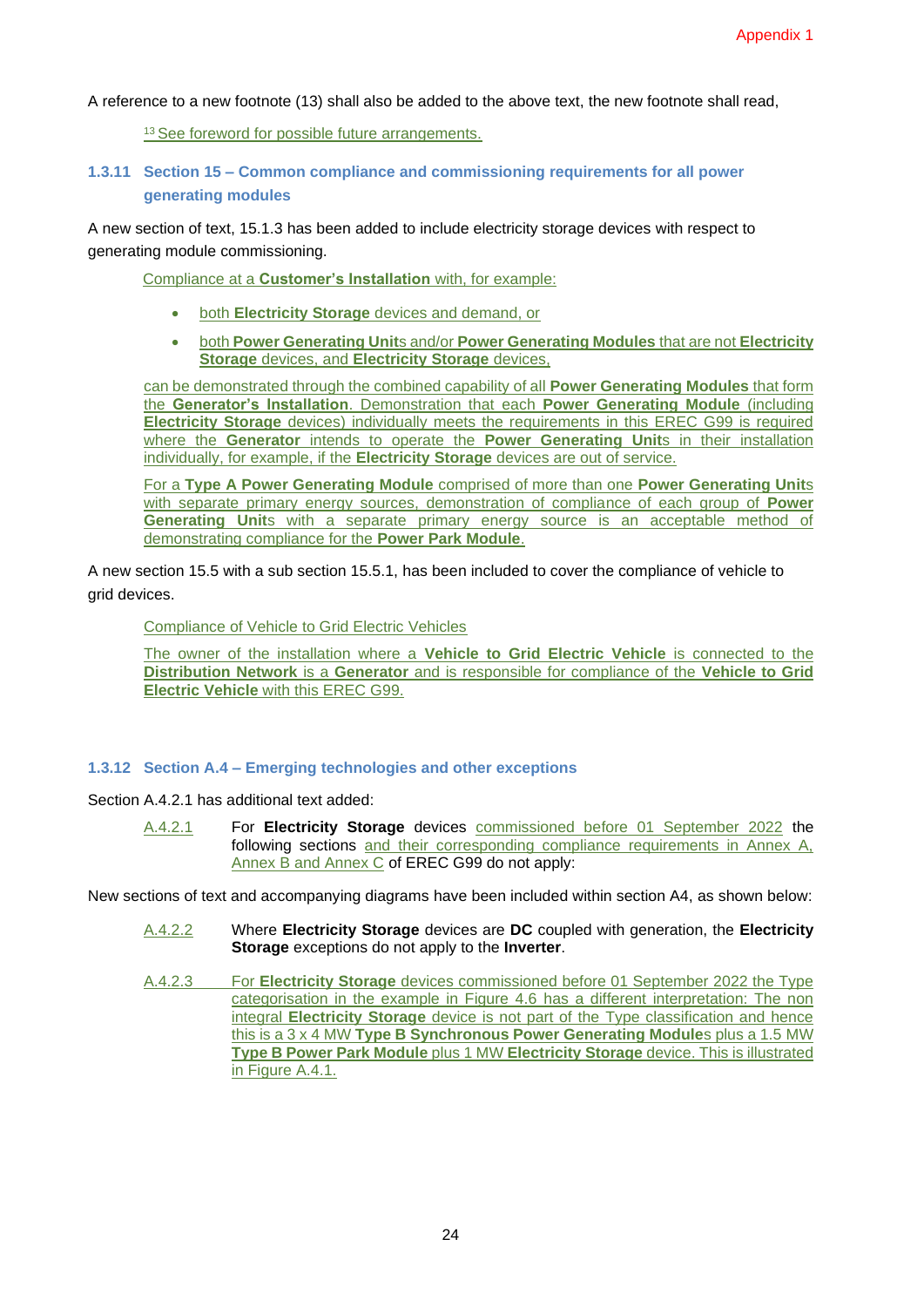

3 x 4 MW **Type B** Gas Engines plus 1 x 500 kW asynchronous **Generating Unit** plus 1 x 500 kW **Inverter** plus 1 x 500 kW **Inverter** with 200 kW Integral **Electricity Storage** plus 1 MW **Electricity Storage** device

= 3 x 4 MW **Type B Synchronous Power Generating Module**s plus 1.5 MW **Type B Power Park Module** plus 1 MW **Electricity Storage**

= 14.5 MW **Power Generating Facility** (Large power station in North of Scotland)

Note the **Electricity Storage** device using the same **Inverter** as the PV does not contribute to the **Power Park Module Registered Capacity**, because the **Registered Capacity** is based on the **Inverter** rating. The **Electricity Storage** device using a dedicated **Inverter** is also a **Power Generating Module** but is excluded from some of the requirements of this EREC G99, but included in the **Power Generating Facility**.

**Figure A.4.1 Example of Connection of Electricity Storage with Type A and Type B Power Generating Modules in the same Power Generating Facility**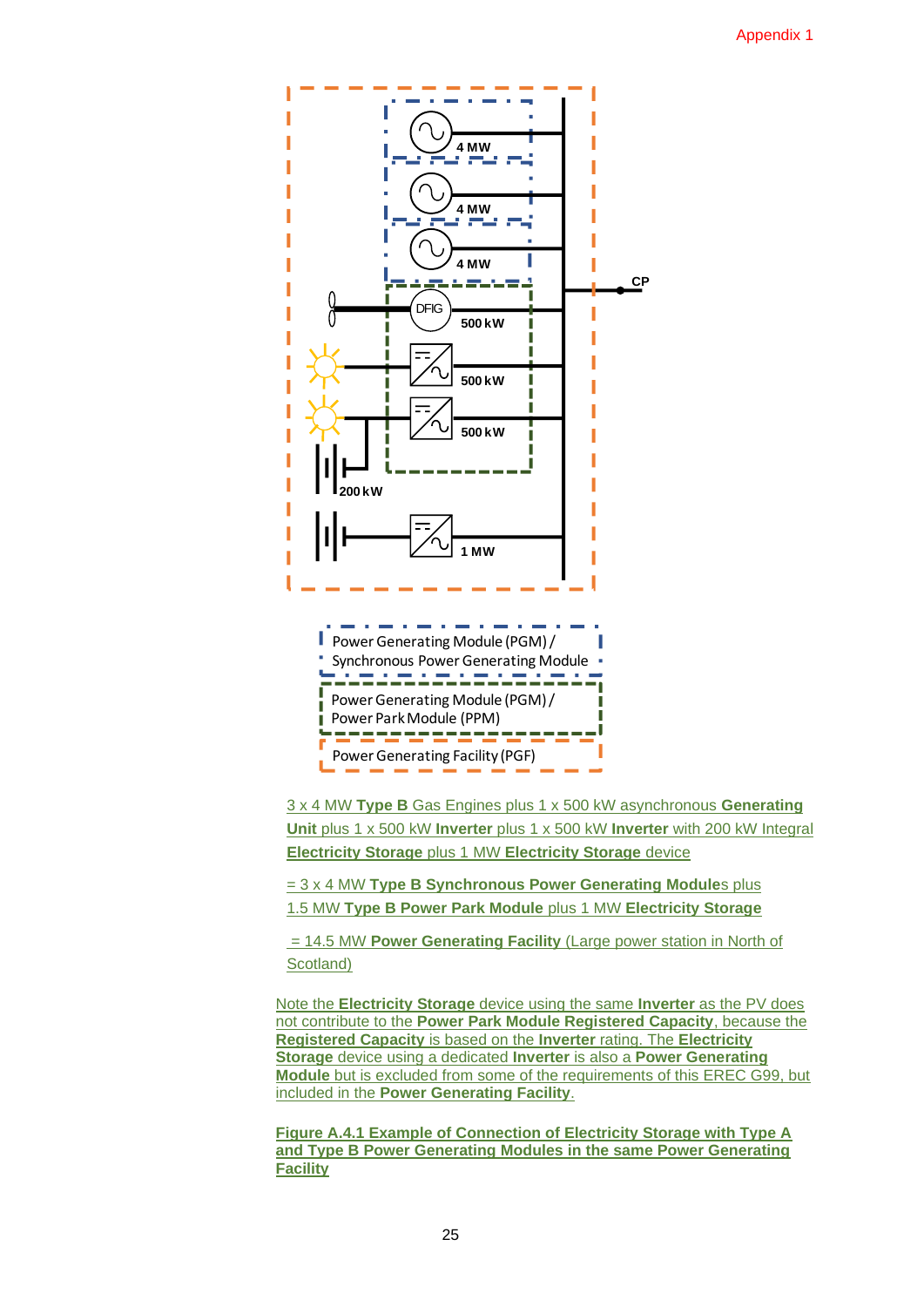- A.4.2.4 For **Electricity Storage** devices commissioned before [01 September 2022] the connection scenario examples detailed below have a different interpretation or applicability to that detailed in Section 6:
- A.4.2.4.1 Scenario 7 and Figure 6.7: The **Electricity Storage** devices are not included in the **Power Park Module** in this example, hence this example is a 60 kW **Power Park Module** and a 90 kW **Power Generating Facility**. This is illustrated in Figure A.4.2.



**Figure A.4.2. Example: Existing 60 kW Type A Power Park Module to EREC G99 plus later addition of 3 x 10 kW Electricity Storage devices with own Inverters**

**= 60 kW Type A Power Park Module plus 30 kW Electricity Storage (exempt from certain Type A requirements)**

**= 90 kW Power Generating Facility**

A.4.2.4.2 Scenario 8 and Figure 6.8: The later addition of 3 x 10kW **Electricity Storage** devices do not form a **Type A Power Park Module** and hence this example is 60 kW **Electricity Storage** + 30 kW **Electricity Storage** = 90 kW **Power Generating Facility.** This is illustrated in Figure A.4.3.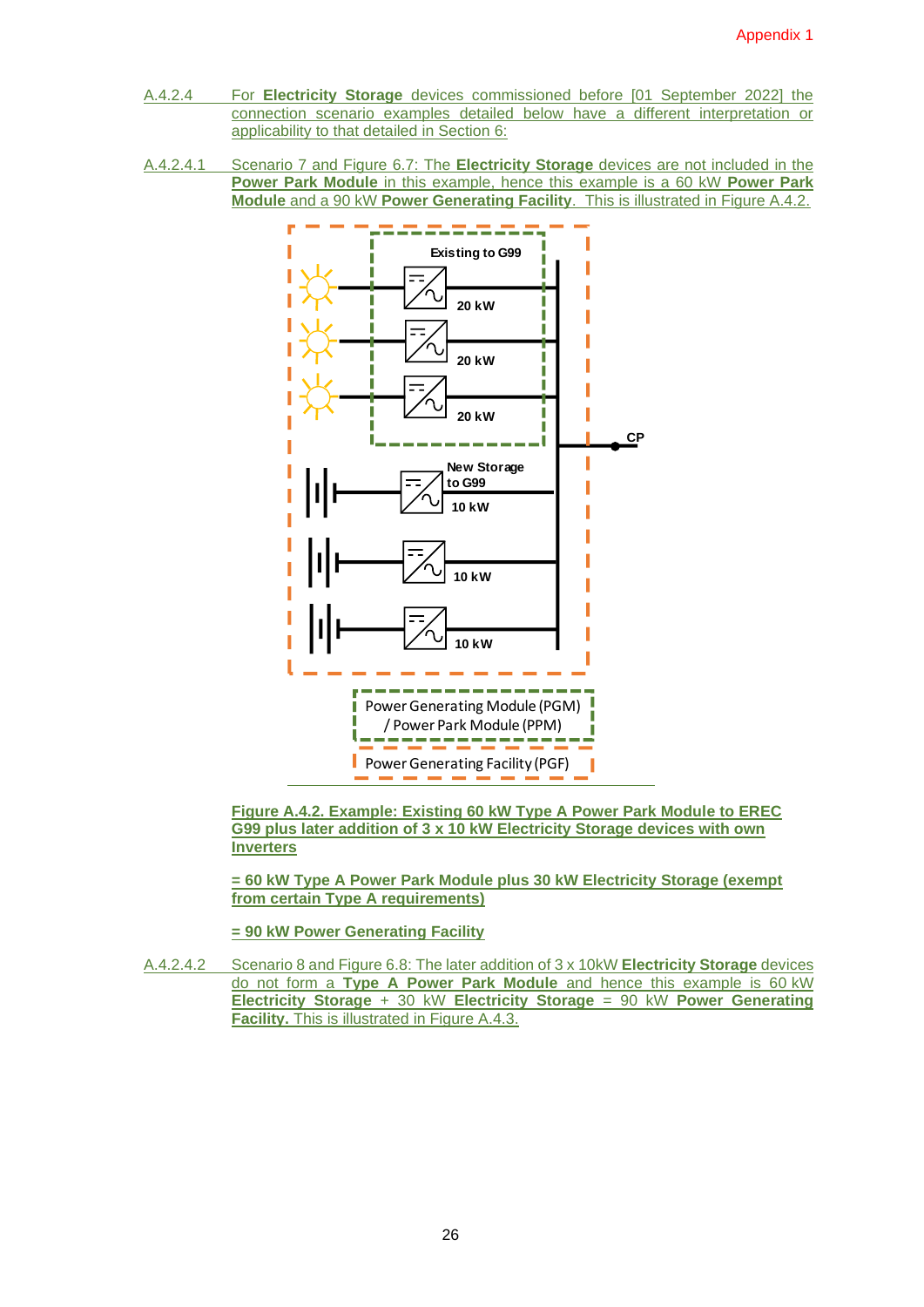

**Figure A.4.3. Example: Existing 3 x 20 kW Electricity Storage devices to EREC G59 plus later addition of 3 x 10 kW Electricity Storage devices with own Inverters**

**= 60 kW Electricity Storage + 30 kW Electricity Storage (exempt from certain Type A requirements)**

**= 90 kW Power Generating Facility**

A.4.2.4.3 Scenario 9 and Figure 6.9: The existing **Electricity Storage** devices and the later addition of 3 x 10kW **Electricity Storage** devices do not form a **Type A Power Park Module** and hence this example is 60 kW **Electricity Storage** + 30 kW **Electricity Storage** = 90 kW **Power Generating Facility**. This is illustrated in Figure A.4.4.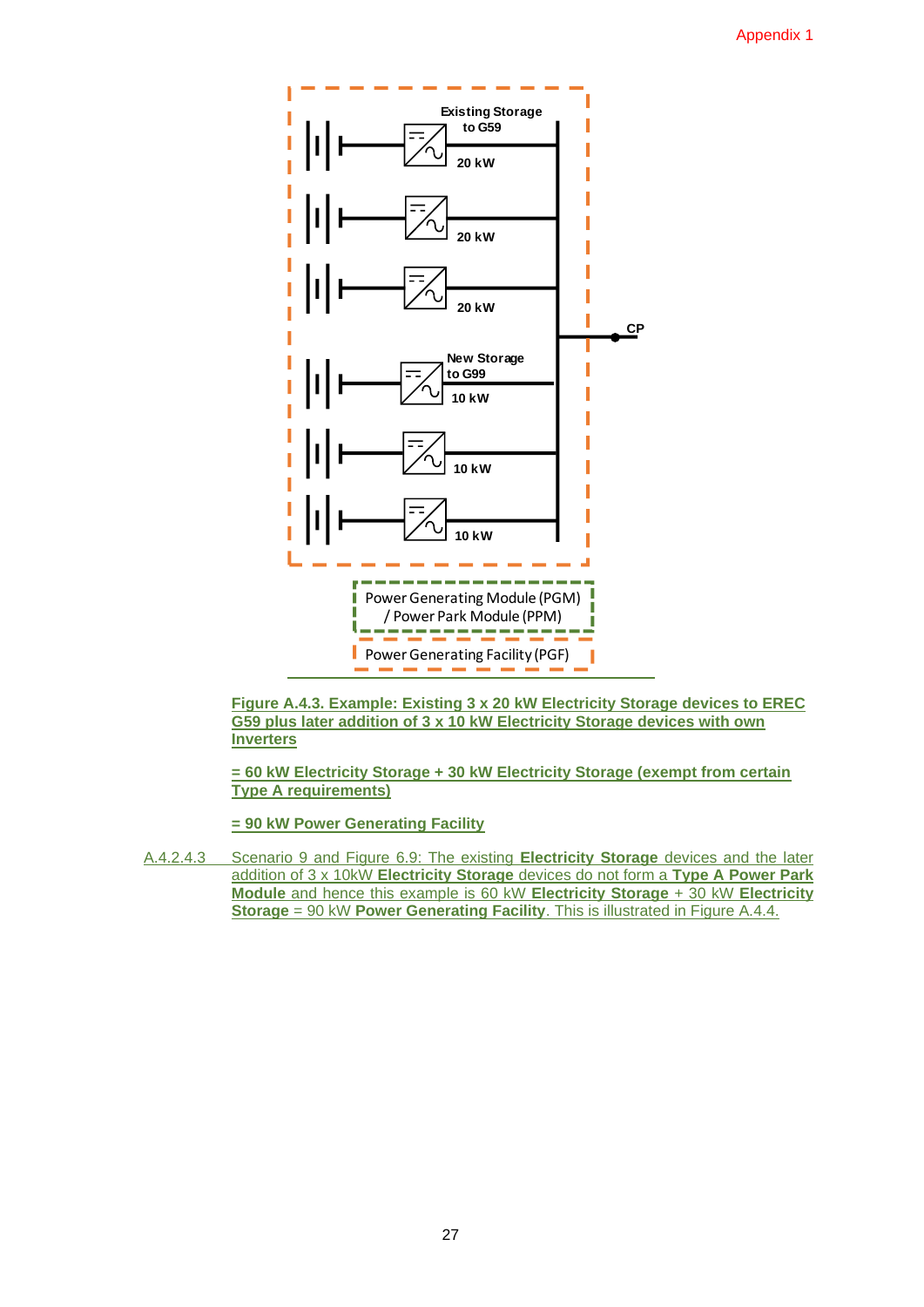

**Figure A.4.4. Example: Existing 3 x 20 kW Electricity Storage devices to EREC G99 plus later addition of 3 x 10 kW Electricity Storage devices with own Inverters**

**= 60 kW Electricity Storage (exempt from certain Type A requirements) + 30 kW Electricity Storage (exempt from certain Type A requirements)**

**= 90 kW Power Generating Facility**

- A.4.2.4.4 Scenario 10 and Figure 6.10; This example is not applicable, however it should be noted that before a **Vehicle to Grid Electric Vehicle** is connected to the fixed installation the **Customer** must ensure there is an appropriate **Connection Agreement** with the **DNO** and that the **Power Generating Module** is compliant with this EREC G99 ie compliant with all the requirements in this document except the exclusions stated in this Annex A.4.2.
- A.4.2.4.5 Scenario 11 and Figure 6.11: This example is not applicable it should be noted that before a **Vehicle to Grid Electric Vehicle** is connected to the fixed installation the **Customer** must ensure there is an appropriate **Connection Agreement** with the **DNO** and that the **Power Generating Module** is compliant with this EREC G99 ie compliant with all the requirements in this document except the exclusions stated in this Annex A.4.2.
- A.4.2.4.6 Scenario 12 and Figure 6.12: This example is not applicable however it should be noted that before a **Vehicle to Grid Electric Vehicle** is connected to the fixed installation the **Customer** must ensure there is an appropriate **Connection Agreement** with the **DNO** and that the **Power Generating Module** is compliant with this EREC G99 ie compliant with all the requirements in this document except the exclusions stated in this Annex A.4.2.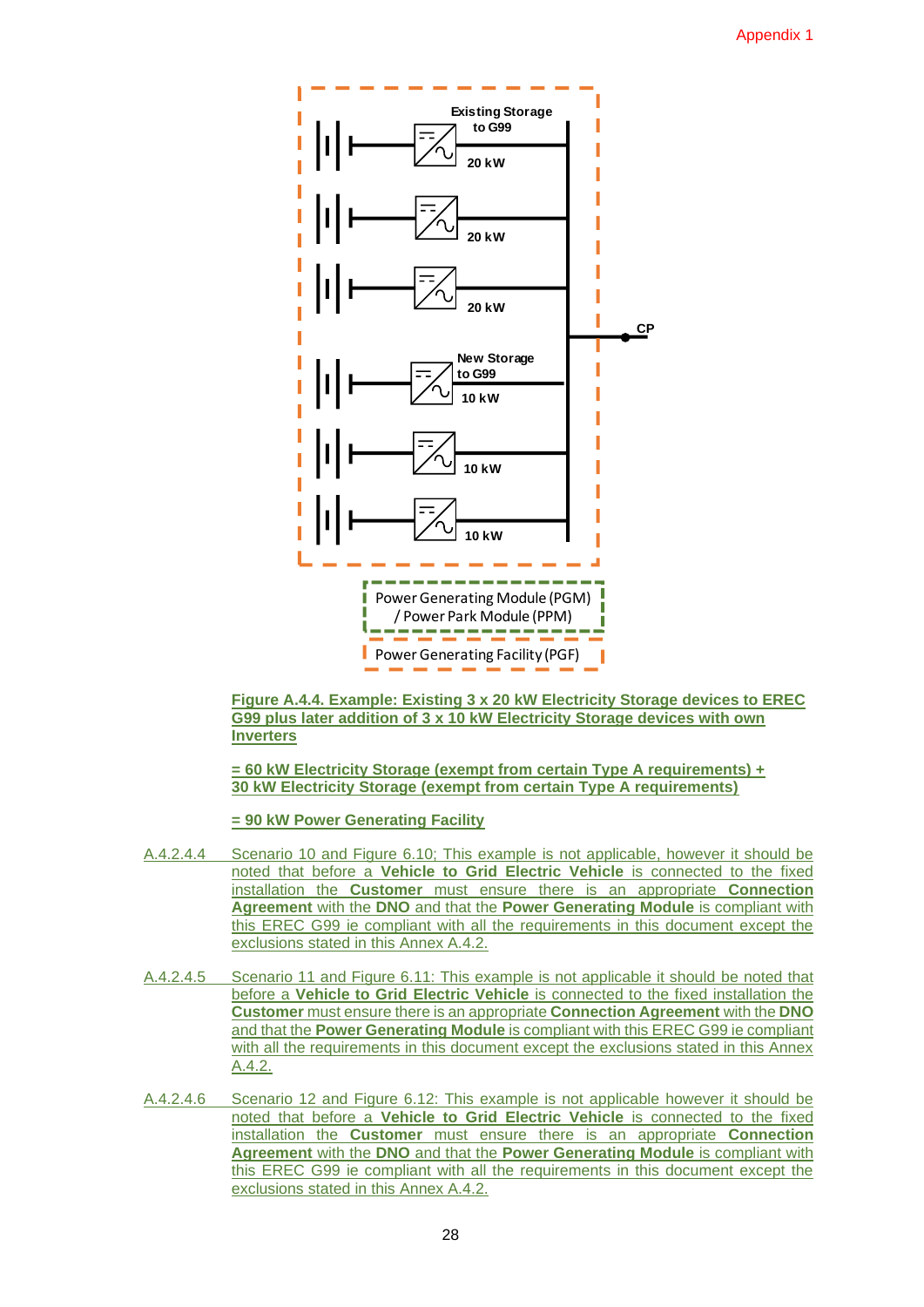#### **1.3.13 Section A.7 – Requirements for type testing power generating modules**

A new section of text has been added, A.7.1.7 detailing the requirements of electrical storage in relation to power park modules.

#### A.7.1.7 **Power Park Modules** which include **Electricity Storage**

This paragraph provides a method for demonstrating compliance with the optional performance characteristic as discussed in the foreword. The tests shall be carried out to demonstrate how the **Power Park Module Active Power** when acting as a load (ie replenishing its energy store) responds to changes in system frequency.

In general, four tests are proposed, one set of two at **Rated Import Capacity**, and one set of two at 40% of **Rated Import Capacity**.

In both cases the test is to reduce frequency from 50 Hz at 2 Hzs<sup>-1</sup>. In the first case the lower frequency reached will be 49.0 Hz and the second case the lower frequency will be 48.8 Hz.

In all cases the response shall meet the requirements of 11.2.3.3.

A new title has been included to section A.7.2.3.1 for 'All Synchronous Power Generating Modules' and a new section of text to section A.7.2.3.2 as shown below,

#### **A.7.2.3.2 Synchronous Power Generating Modules** which include **Electricity Storage**

This paragraph provides a method for demonstrating compliance with the optional performance characteristic as discussed in the foreword. The tests shall be carried out to demonstrate how the **Synchronous Power Generating Module Active Power** when acting as a load (ie replenishing its energy store) responds to changes in system frequency.

In general four tests are proposed, one set of two at **Rated Import Capacity**, and one set of two at 40% of **Rated Import Capacity.**

In both cases the test is to reduce frequency from 50 Hz at 2 Hzs<sup>-1</sup>. In the first case the lower frequency reached will be 49.0 Hz and the second case the lower frequency will be 48.8 Hz.

In all cases the response shall meet the requirements of 11.2.3.3.

#### **1.3.14 Section B.5 – Compliance testing of synchronous power generating modules**

A new section (B.5.4) has been added to accompany form B, it is as below:

| B.5.4   | <b>Synchronous Power Generating Modules incorporating Electricity Storage</b>                                                                                                                                                                                                                                                                                        |
|---------|----------------------------------------------------------------------------------------------------------------------------------------------------------------------------------------------------------------------------------------------------------------------------------------------------------------------------------------------------------------------|
| B.5.4.1 | This paragraph provides a method for demonstrating compliance with the optional<br>performance characteristic as discussed in the foreword. The tests shall be carried<br>out to demonstrate how the <b>Synchronous Power Generating Module Active Power</b><br>when acting as a load (ie replenishing its energy store) responds to changes in system<br>frequency. |
| B.5.4.2 | In general four tests are proposed, one set of two at <b>Rated Import Capacity</b> , and one<br>set of two at 40% of Rated Import Capacity.                                                                                                                                                                                                                          |
| B.5.4.3 | In both cases the test is to reduce frequency from 50 Hz at 2 Hzs <sup>-1</sup> . In the first case<br>the lower frequency reached will be 49.0 Hz and the second case the lower frequency<br>will be $48.8$ Hz.                                                                                                                                                     |
| B.5.4.4 | In all cases the response shall meet the requirements of 12.2.3.3.                                                                                                                                                                                                                                                                                                   |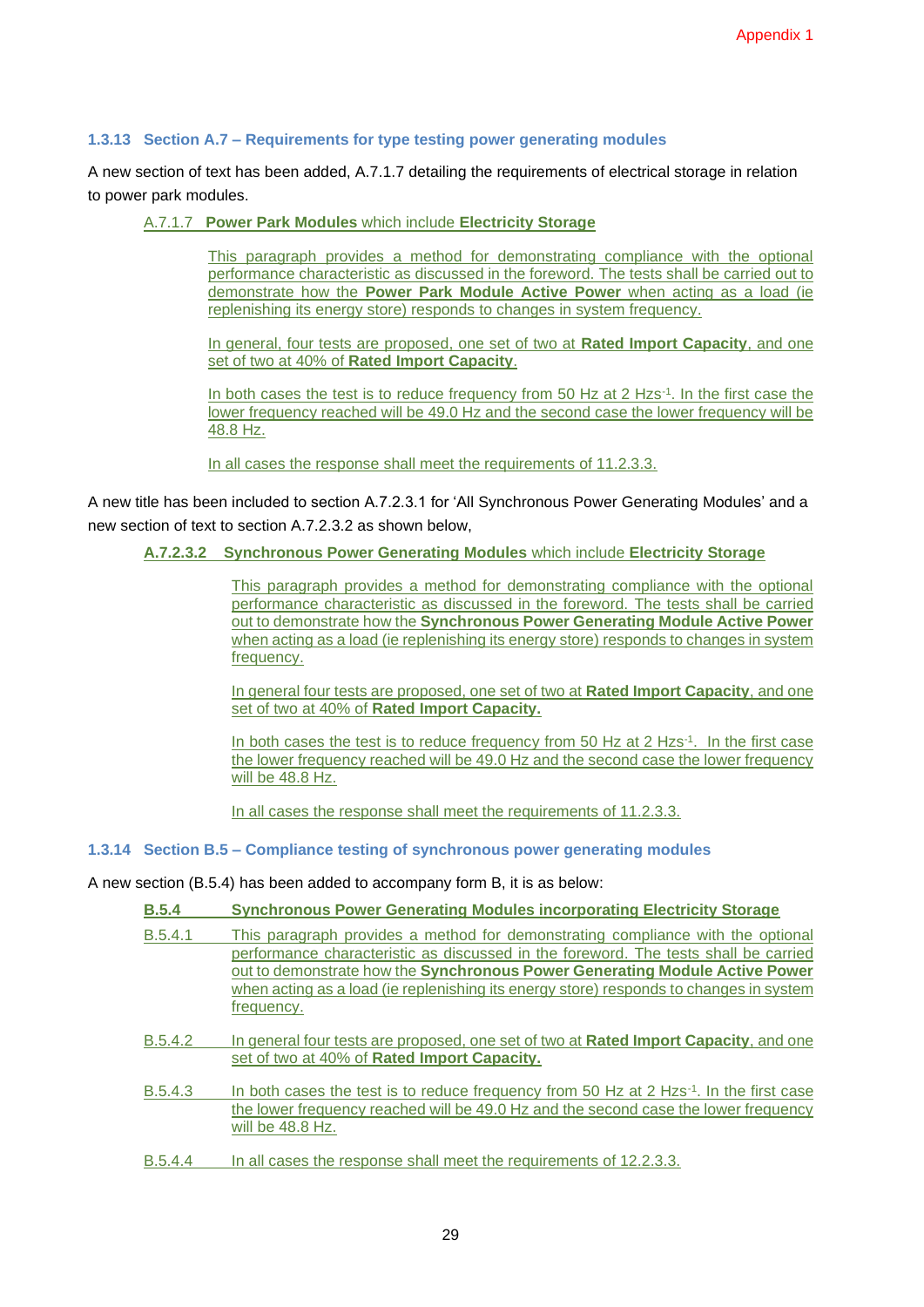#### **1.3.15 Section B.6 – Compliance testing of power ark modules**

A new section (B.6.3) has been added to accompany form B, it is as below:

| <b>B.6.3</b> | <b>Power Park Modules incorporating Electricity Storage</b>                                                                                                                                                                                                                                                                                     |
|--------------|-------------------------------------------------------------------------------------------------------------------------------------------------------------------------------------------------------------------------------------------------------------------------------------------------------------------------------------------------|
| B.6.3.1      | This paragraph provides a method for demonstrating compliance with the optional<br>performance characteristic as discussed in the foreword. The tests shall be carried<br>out to demonstrate how the <b>Power Park Module Active Power</b> when acting as a load<br>(ie replenishing its energy store) responds to changes in system frequency. |
| B.6.3.2      | In general four tests are proposed, one set of two at <b>Rated Import Capacity</b> , and one<br>set of two at 40% of Rated Import Capacity.                                                                                                                                                                                                     |
| B.6.3.3      | In both cases the test is to reduce frequency from 50 Hz at 2 Hzs <sup>-1</sup> . In the first case<br>the lower frequency reached will be 49.0 Hz and the second case the lower frequency<br>will be $48.8$ Hz.                                                                                                                                |
| B.6.3.4      | In all cases the response shall meet the requirements of 12.2.3.3.                                                                                                                                                                                                                                                                              |

#### **1.3.16 Section C.8 – Compliance testing of type C and type D synchronous power generating modules**

A section of text has been included under C.8.8 to meet the requirements of removing the current exclusion to storage within the document:

| C.8.8   | <b>Synchronous Power Generating Modules incorporating Electricity Storage</b>                                                                                                                                                                                                                                                                                 |
|---------|---------------------------------------------------------------------------------------------------------------------------------------------------------------------------------------------------------------------------------------------------------------------------------------------------------------------------------------------------------------|
| C.8.8.1 | This paragraph provides a method for demonstrating compliance with the optional<br>performance characteristic as discussed in the foreword. The tests shall be carried<br>out to demonstrate how the Synchronous Power Generating Module Active Power<br>when acting as a load (ie replenishing its energy store) responds to changes in system<br>frequency. |
| C.8.8.2 | In general four tests are proposed, one set of two at <b>Rated Import Capacity</b> , and one<br>set of two at 40% of Rated Import Capacity.                                                                                                                                                                                                                   |
| C.8.8.3 | In both cases the test is to reduce frequency from 50 Hz at $2$ Hzs <sup>-1</sup> . In the first case<br>the lower frequency reached will be 49.0 Hz and the second case the lower frequency<br>will be $48.8$ Hz.                                                                                                                                            |

C.8.8.4 In all cases the response shall meet the requirements of 13.2.3.3.

#### **1.3.17 Section C.9 – Compliance testing of type C and type D power park modules**

A new section of text is included within Annex C added as section C.9.6 and incorporates electricity storage compliance in relation to type C & type D power park modules:

| C.9.6   | <b>Power Park Modules incorporating Electricity Storage</b>                                                                                                            |
|---------|------------------------------------------------------------------------------------------------------------------------------------------------------------------------|
| C.9.6.1 | This paragraph provides a method for demonstrating compliance with the optional<br>performance characteristic as discussed in the foreword. The tests shall be carried |
|         | out to demonstrate how the Power Park Module Active Power when acting as a load                                                                                        |
|         | (ie replenishing its energy store) responds to changes in system frequency.                                                                                            |
| C.9.6.2 | In general four tests are proposed, one set of two at Rated Import Capacity, and one                                                                                   |
|         | set of two at 40% of Rated Import Capacity.                                                                                                                            |
| C.9.6.3 | In both cases the test is to reduce frequency from 50 Hz at $2$ Hzs <sup>-1</sup> . In the first case                                                                  |
|         | the lower frequency reached will be 49.0 Hz and the second case the lower frequency                                                                                    |
|         | will be 48.8 Hz.                                                                                                                                                       |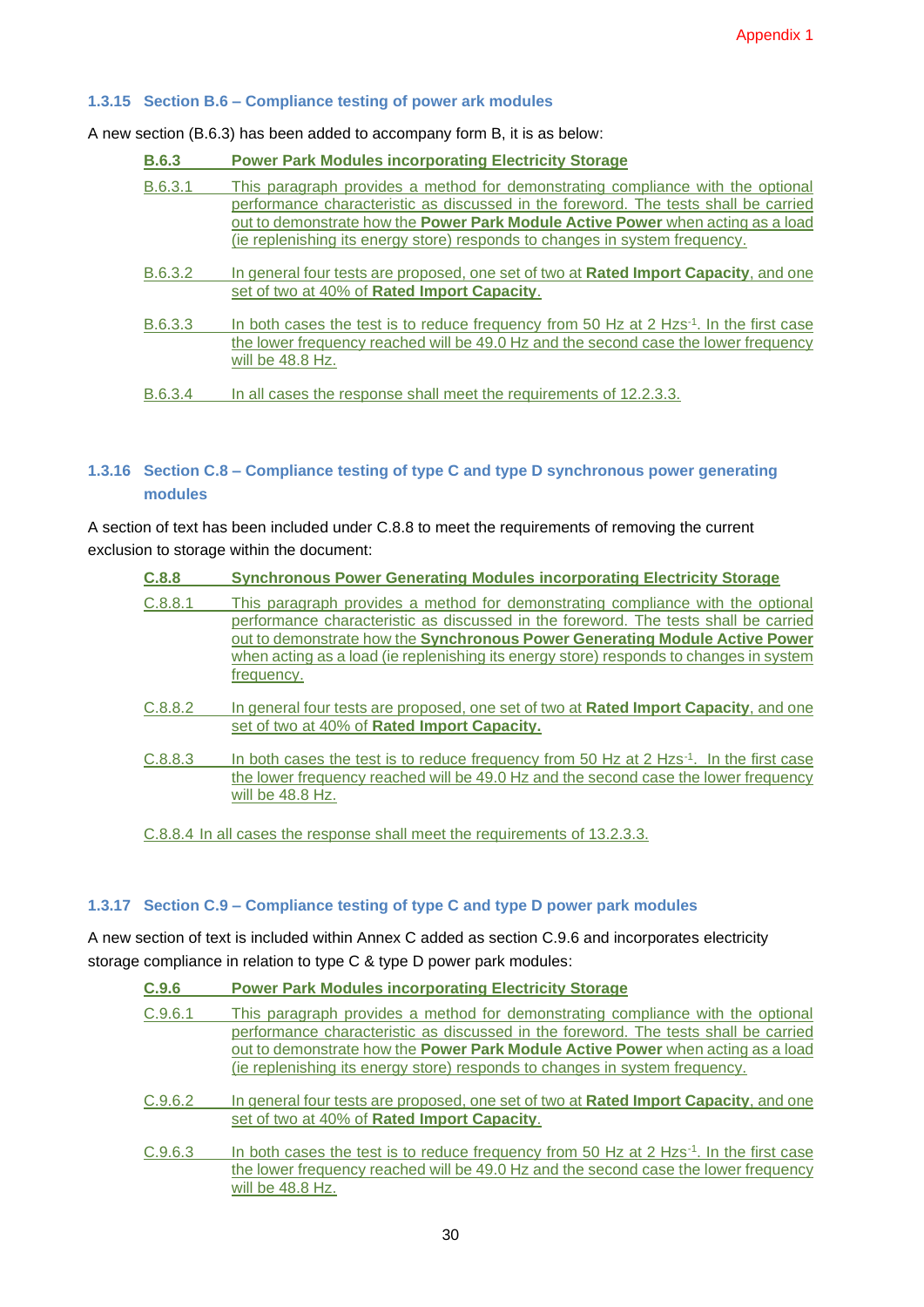C.9.6.4 In all cases the response shall meet the requirements of 13.2.3.3.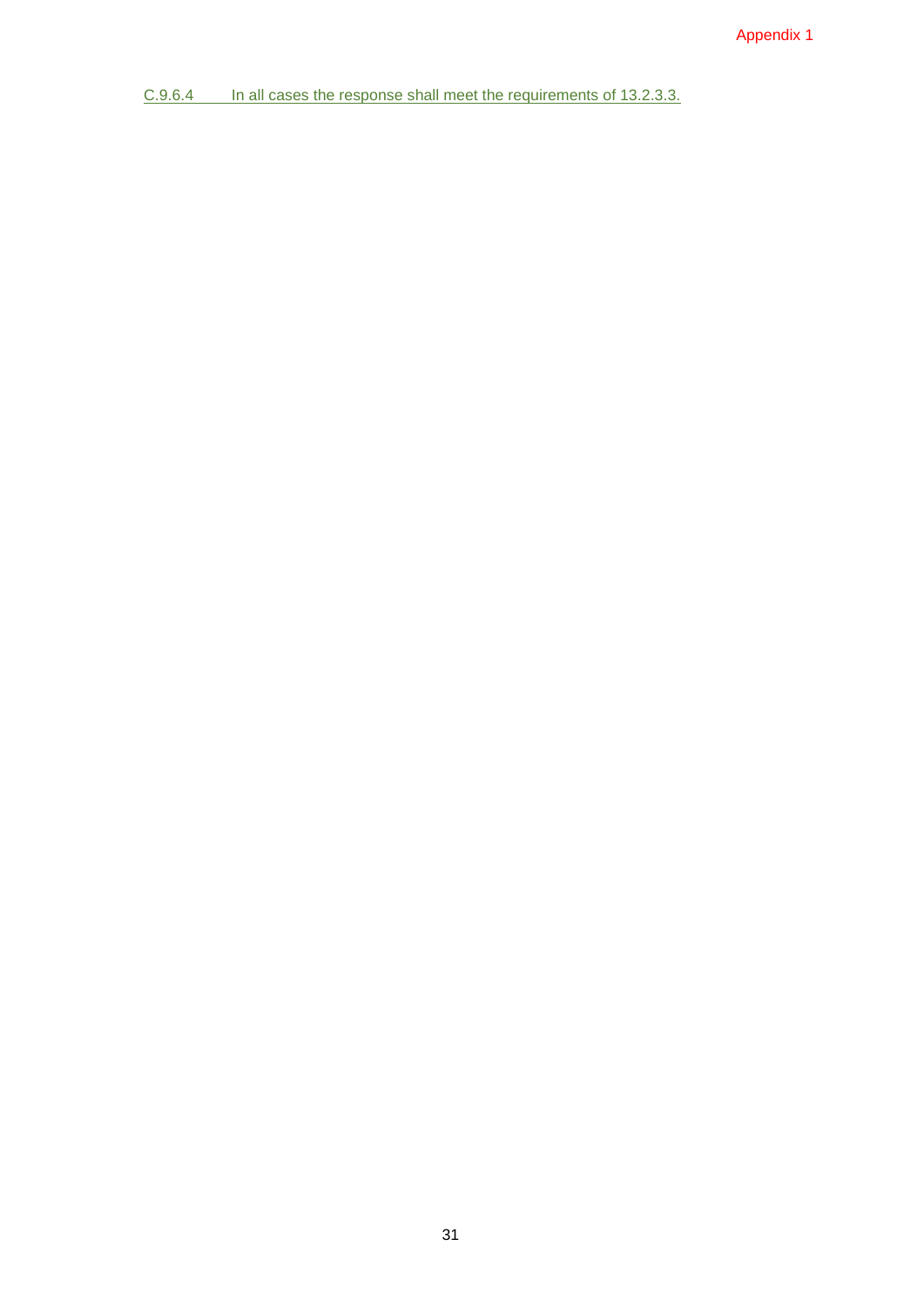Appendix 2 - Responses to the consultation – see separate attachment.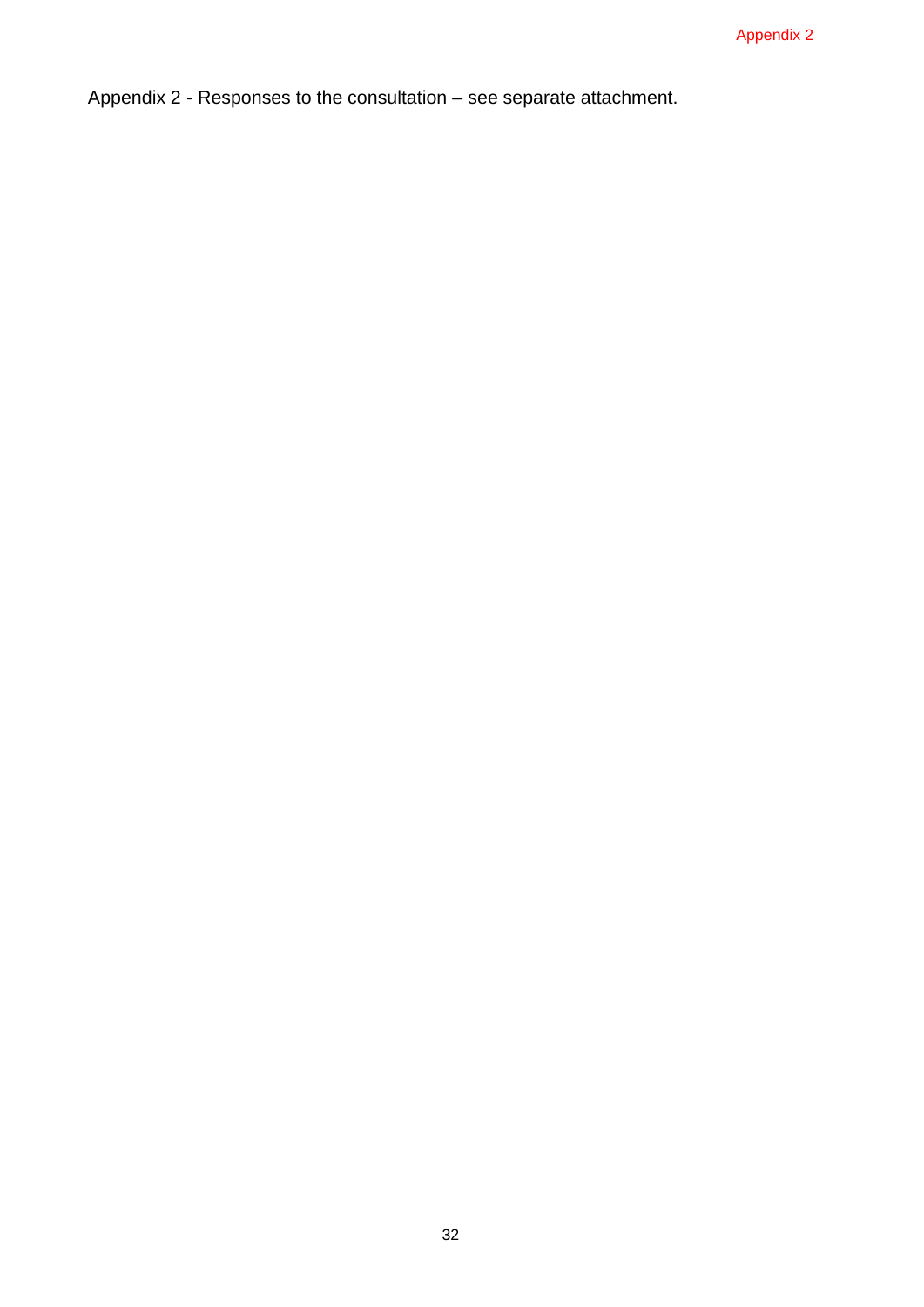Appendix 3 – Distribution Code Modification – see separate attachment.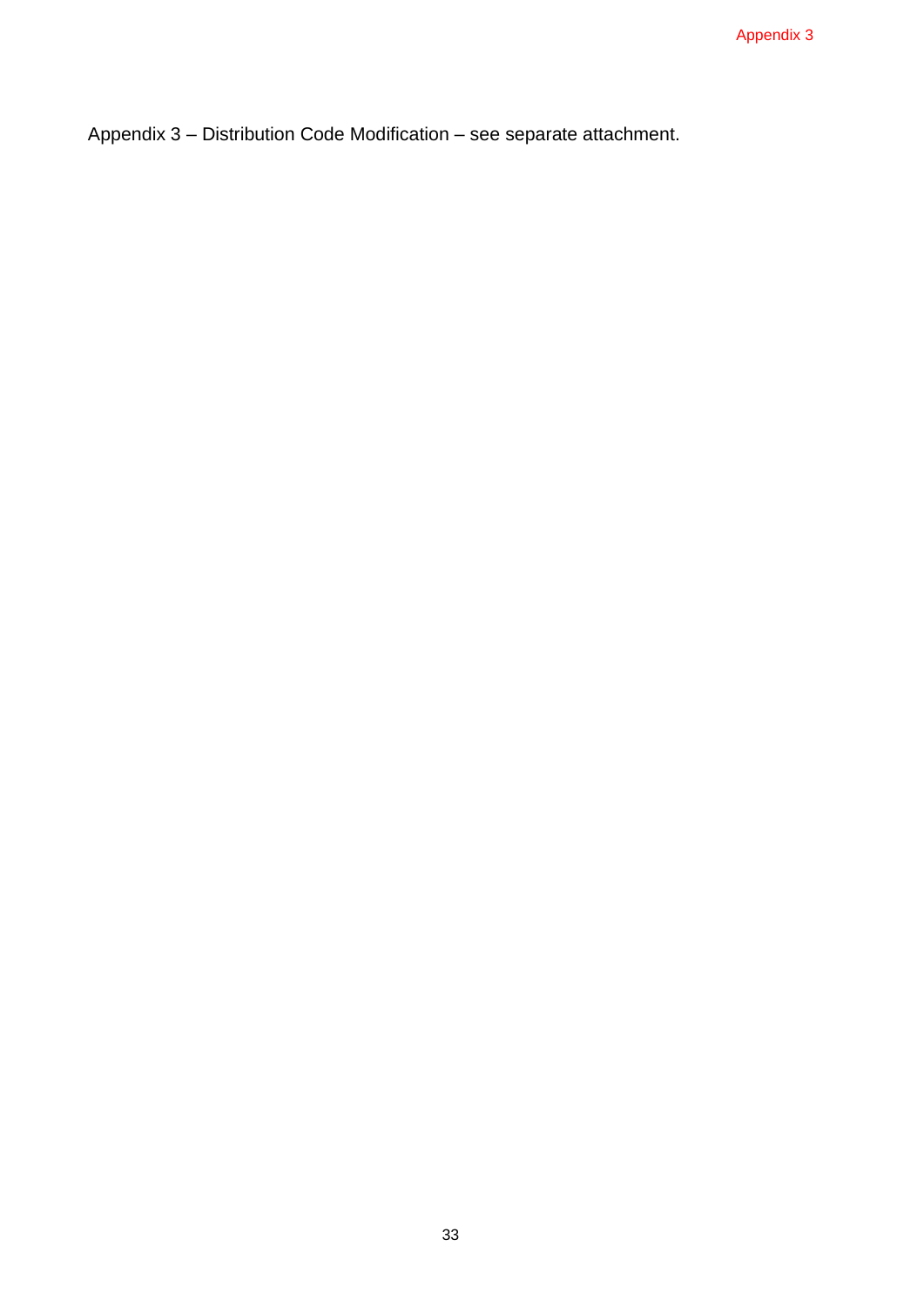Appendix 4 – EREC G98– see separate attachment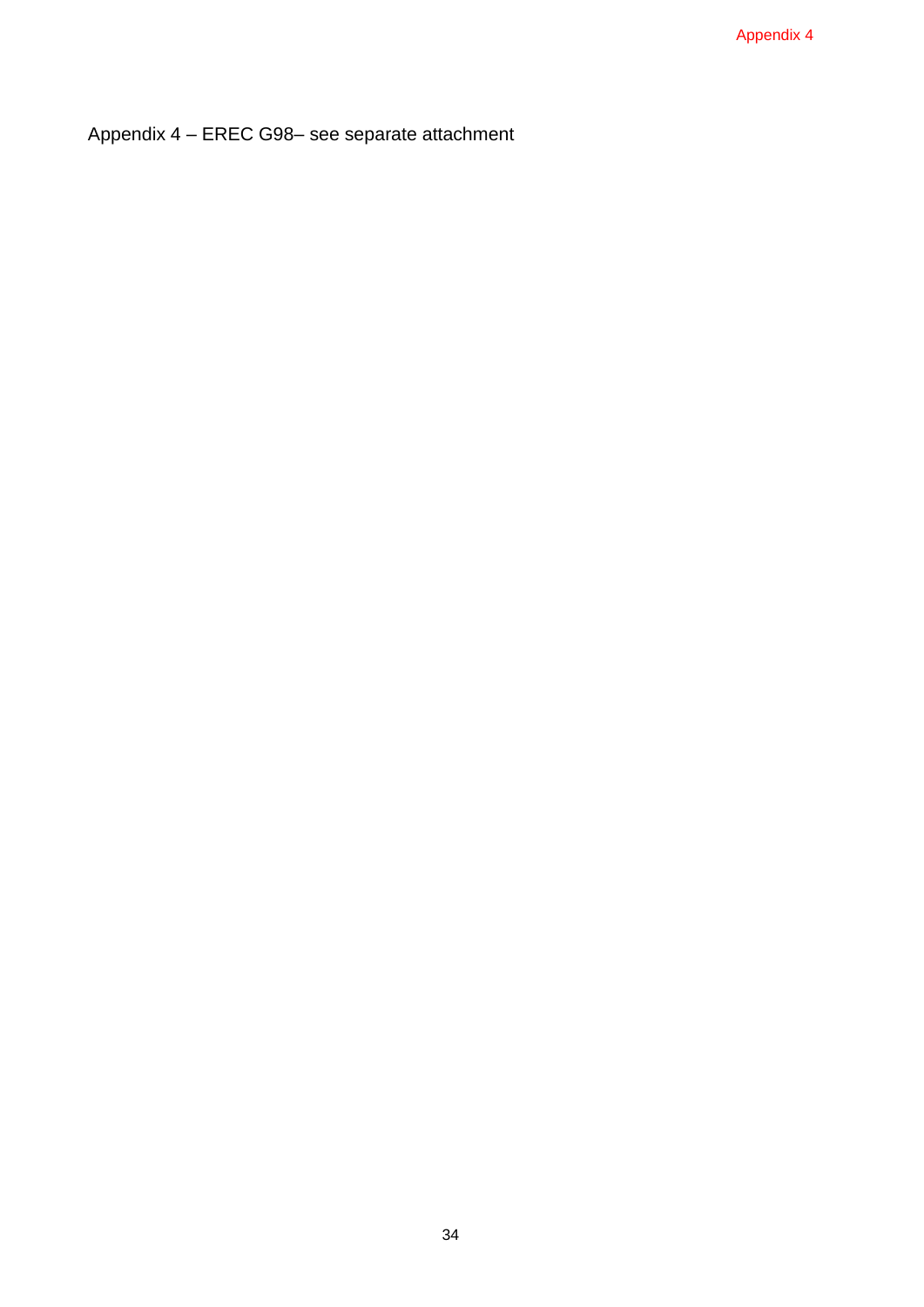Appendix 5 - EREC G99 – see separate attachment